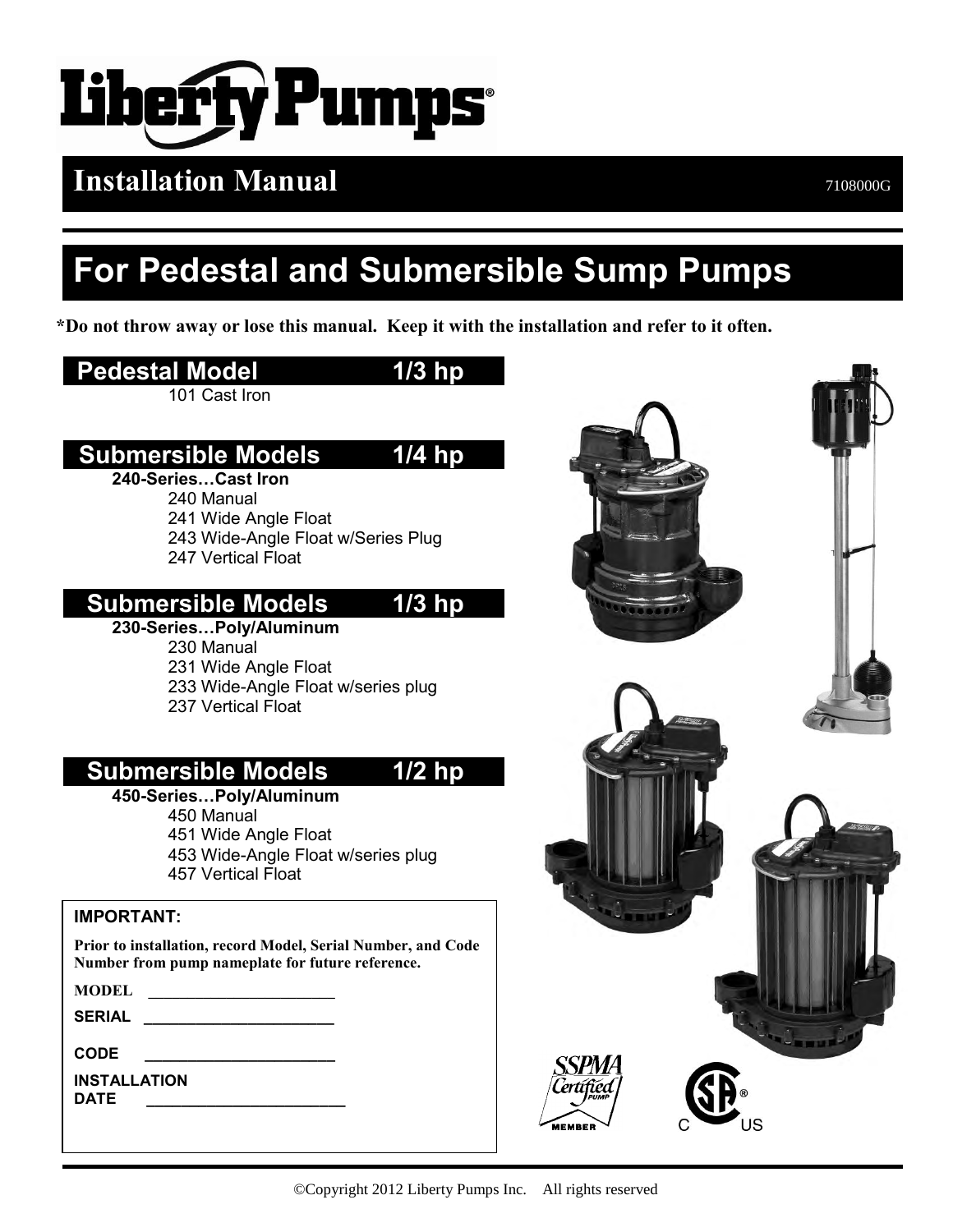## **1. General Information – All Models**

Before Installation, read the following instructions carefully. Each Liberty pump is individually factory tested to assure proper performance. By closely following these instructions, potential operating problems should be eliminated, providing years of trouble-free service.

#### A WARNING

- **Risk of electric shock**. Always disconnect the pump from the power source before handling or making adjustments.
- The electrical connections and wiring for a pump installation should only be made by qualified personnel.
- This pump is supplied with a grounding conductor and grounding-type attachment plug. To reduce the risk of electric shock, be certain that it is connected only to a properly grounded, grounding-type 15 Amp receptacle.
- Always wear rubber boots when water is on the floor and you must unplug the pump.
- DO NOT bypass grounding wires or remove ground prong from attachment plugs.
- DO NOT use an extension cord.
- This pump requires a separate, properly fused and grounded branch circuit. Make sure the power source is properly sized for the voltage and amperage requirements of the pump, as noted on the nameplate.
- The electrical outlet shall be within the length limitations of the pump power cord, and at least 4 feet above floor level to minimize possible hazards from flood conditions.
- The installation must be in accordance with the National Electric Code, Uniform Plumbing Code, International Plumbing Code, as well as all applicable local codes and ordinances.
- Sump and sewage pumps often handle materials which could cause illness or disease. Wear adequate protective clothing when working on a used pump or piping.
- Never enter a pump basin after it has been used. Sewage and effluent can emit several gases which are poisonous.
- Keep clear of suction and discharge openings. To prevent injury, never insert fingers into pump while it is plugged in.
- DO NOT use this product for flammable or corrosive liquid.
- DO NOT use this product in applications where human contact with the pumped fluid is common (such as swimming pools, fountains, etc.)
- NEVER dispose of materials such as paint thinner or other chemicals down drains, as they can chemically attack and damage pump components, potentially causing product malfunction or failure.

#### **A** CAUTION

- **DO NOT use pumps in water over 140F (60C).**
- DO NOT use pumps in mud, sand, cement, oil or chemicals.
- DO NOT modify the pump in any way.
- DO NOT lift or carry pump by power cord.
- DO NOT remove any tags from pump or cords.
- If pump is installed during construction before power is available, it must be protected from the environment to prevent water from entering through the cord plug end, etc.

#### **Tools Required:**

- Pipe wrench
- Regular screw driver
- Hacksaw (For replacement or removal of existing rigid piping.)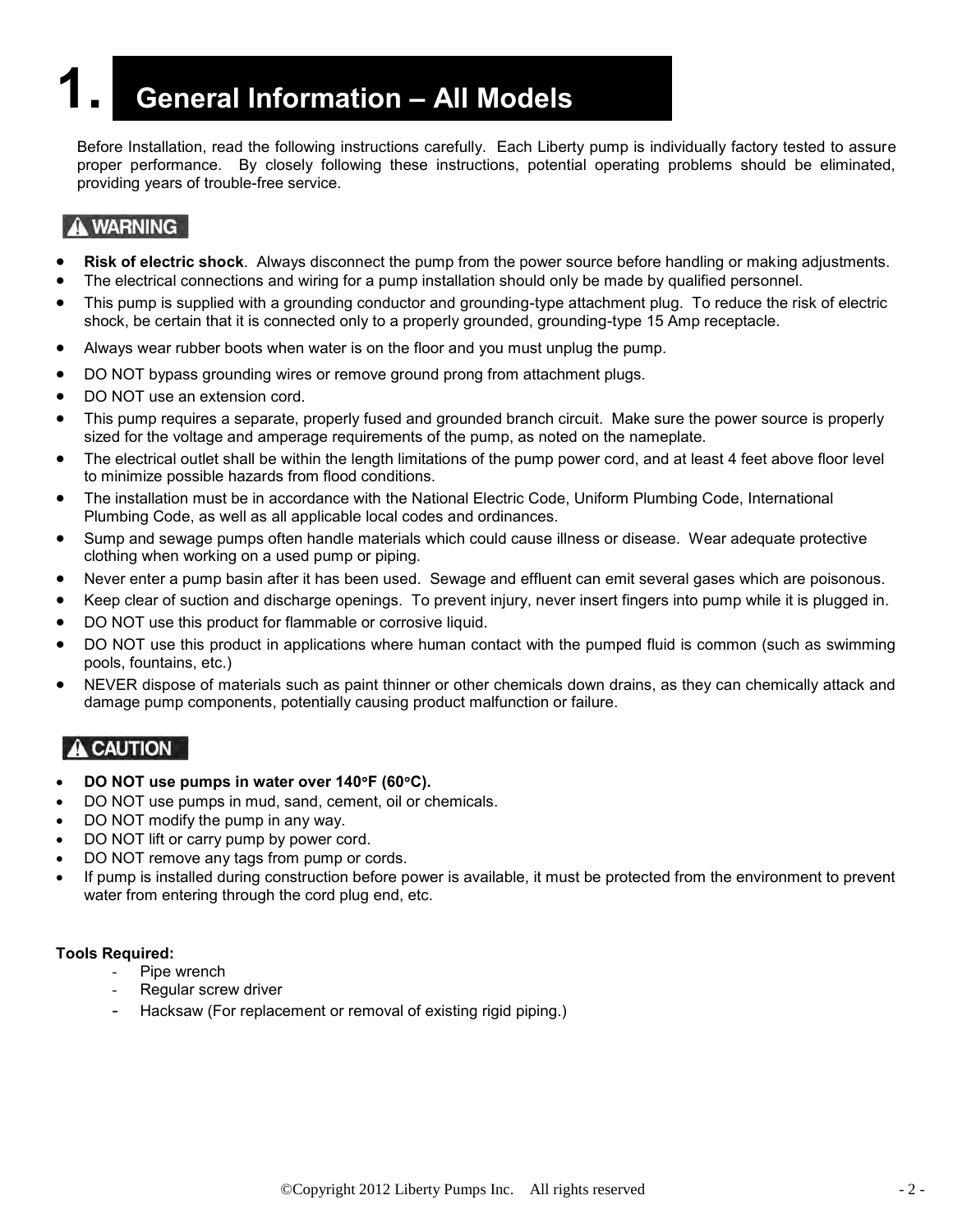# **2. Sump Pit – All Models**

- 1. A sump pit not less than 14" in diameter is recommended. On submersible pumps equipped with the vertical float (models 237 and 247), a minimum 10" diameter pit is acceptable. A larger diameter pit is preferred as it allows for longer pump cycling and reduced switch cycling. The depth of the pit should be at least 12" above the surface that the pump is resting on.
- 2. If the pit is not already enclosed on the bottom, provide a hard level bottom of bricks or concrete. DO NOT place the pump directly on earth, gravel or debris since this can cause excessive wear of the impeller and possible jamming. "The Brick" (sold by Liberty Pumps as part # 4445000) is a pre-molded stable platform designed to fit your submersible pump. It raises the pump 2.5" off the bottom of the pit, reducing the potential for jamming from rocks and debris. Contact your local distributor to order. Remove all debris from the bottom of the sump pit before installation of the pump. A sump pit cover is suggested for safety and to prevent foreign objects from entering the pit.

## **3. Installation of Pump – All Models**

#### 1. **Removal of Old Pump:**

#### **A WARNING** Disconnect pump from power source before handling.

Separate the discharge pipe at either the check valve or at the union. If neither a check valve nor a union is part of the existing discharge pipe, cut the pipe with a hacksaw and remove the pump (A union or check valve will need to be installed at this cut).

**\*NOTE:** Pedestal pump model 101 requires assembly of the float, rod and guide. Snap the plastic guide into position with its pin located in the center hole on the column of the pump. Insert the threaded end of the float rod down through the hole in the guide and attach the float ball to the threaded end. Remove the upper rubber stop and insert the rod through the hole in the switch arm. Replace the upper rubber stop at least  $\frac{1}{2}$ " from the end of the rod.

- 2. Set the new pump in place making sure the float switch has adequate clearance and will not hang-up on the pit wall. The float must be **free to move throughout its travel** and not contacting the pump body, piping, or other objects.
- 3. Depending on the model, either a 1-1/4" or 1-1/2" threaded discharge is provided on the pump for connection to the discharge pipe (See Figure A for the discharge size of your specific model). Do not reduce the discharge size to less than 1-1/4", as this will affect pump flow and performance. Schedule 40 PVC pipe is recommended; however, flexible discharge hose kits may be used for temporary installations.

| <b>MODEL</b> | <b>DISCHARGE SIZE</b> |
|--------------|-----------------------|
| 101          | $1 - 1/4"$            |
| 230-Series   | $1 - 1/2"$            |
| 240-Series   | $1 - 1/2"$            |
| 450-Series   | $1 - 1/2"$            |



4. Connect the pipe or the discharge hose to the discharge of the pump. HAND TIGHTEN ONLY. Overtightening may cause the pump housing to crack.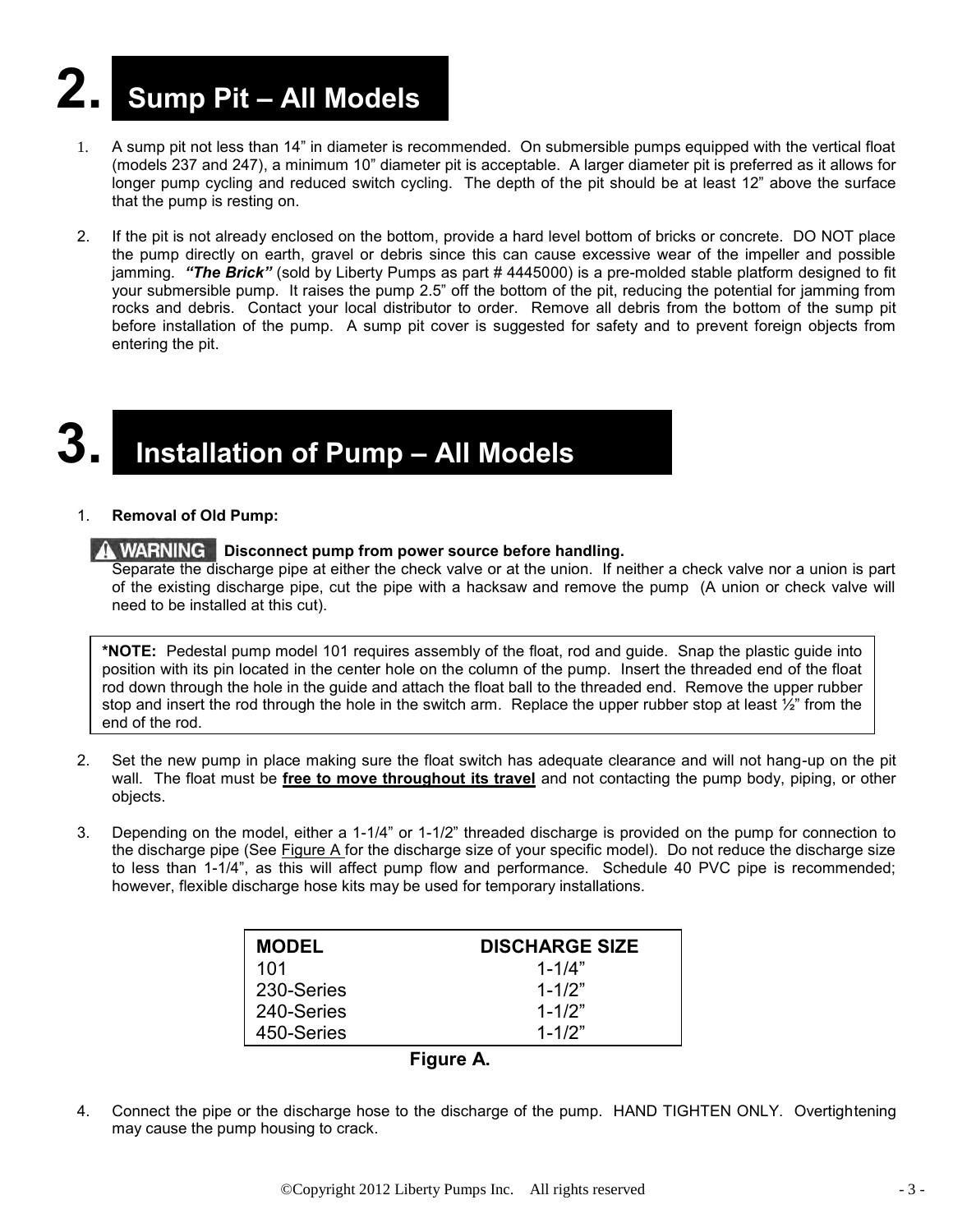- 5. Install a union or other means of separating the discharge pipe just above the floor to facilitate removal of the pump if necessary. **A check valve is recommended just above or in place of the union to prevent the backflow of water after each pump cycle.**
- 6. If a check valve is used, **a 1/8" anti-airlock hole should be drilled in the discharge pipe just above the pump's discharge outlet to prevent pump "airlock".**



#### *Is my pump air-locked? What is an anti-airlock hole?*

Air-lock is a term used to describe when air gets trapped in the volute/impeller area of a pump and cannot escape due to the water column above the check valve on the discharge line. When the pit fills with water and the pump is called to activate, the impeller spins in this pocket of air and cannot prime. "My pump runs, but does not pump anything" is the symptom when this happens. An anti-airlock hole allows this trapped air to escape, allowing the pump to prime and start pumping.

Liberty provides an integral anti-airlock hole in the volute housing of submersible pumps. Water spray from this hole is normal while the pump is in operation. Bleeding off the air could take from several seconds to more than a minute once the pump starts. To speed or assist with air bleed in the event of airlock, the addition of a 1/8" hole in the discharge pipe is recommended. This hole should be no more than 1/8" diameter and drilled low on the pipe – just above the threaded connection to the pump discharge. See Figure B above.

- 7. Connect additional pipe as necessary to direct the discharge to the desired location. Discharge should be kept as short as possible with a minimum number of turns. Check all connections for security.
- 8. For added protection, consider the addition of a back-up pump such as *Liberty's SJ10 SumpJet*, as well as an alarm such as *Liberty's ALM-2* in applications where loss of pump function could result in property damage. If an alarm is used, it must be connected to a separate electrical circuit.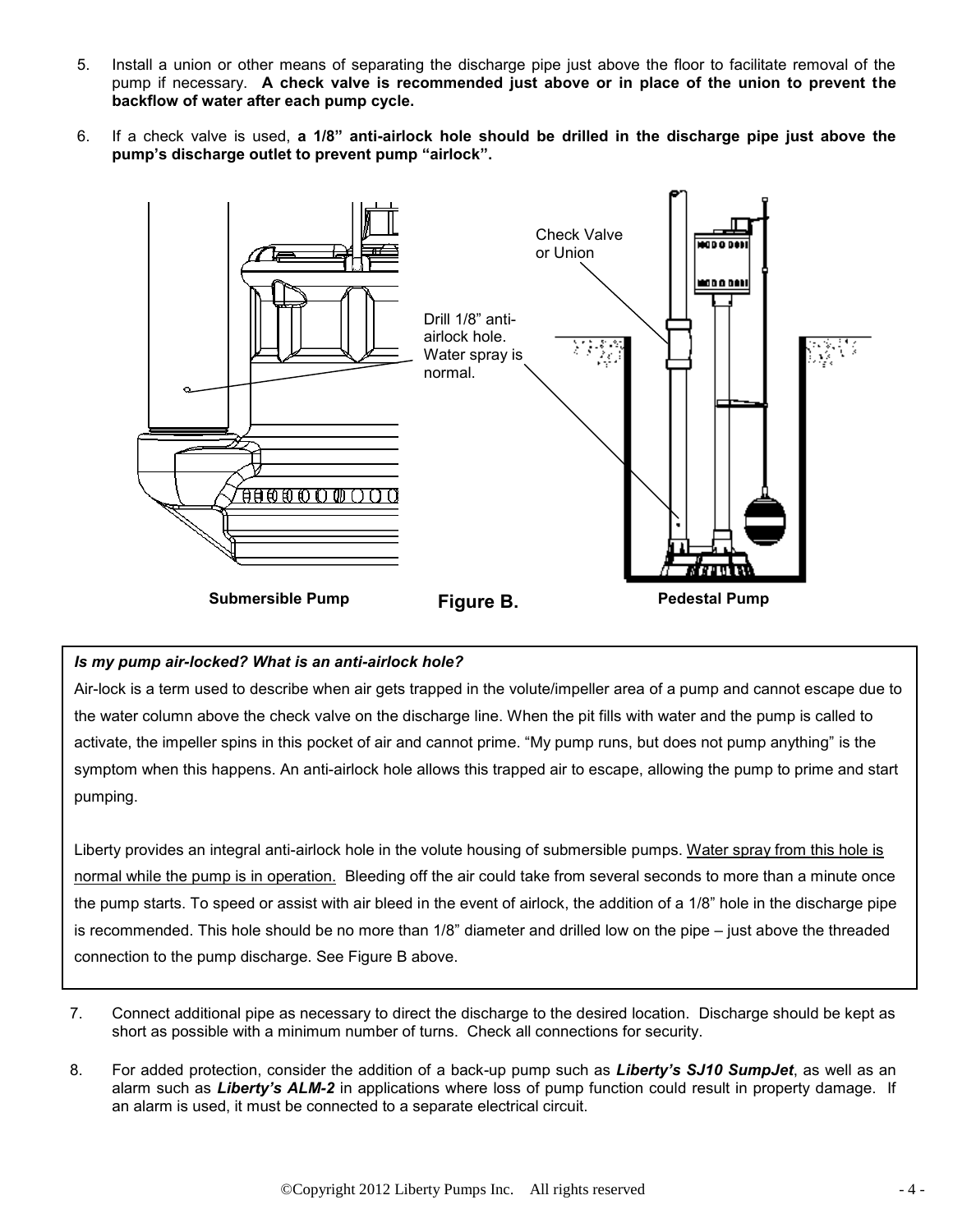9. **Models 243, 233, and 453** come factory-equipped with a float switch mounted to the pump. This model has two cords - one to the float switch and the other to the pump motor. The switch cord has a series (piggyback) plug enabling the pump (motor) cord to be plugged into the back of it (see Fig. at right). The purpose of this design is to allow temporary manual operation of the pump if desired.



10. **For manual submersible models:** Manual (switchless) models may be operated by directly plugging into an approved electrical outlet. To prevent excessive seal wear and overheating, pumps should not be run dry for extended periods of time. A minimum 4-1/2" water level is recommended. If manual models are to be used with an optional control device, follow the instructions provided with that control and make power connections per those instructions. Set the turn-off level at 4-1/2" or greater. Do not remove float rods from VMF models for manual use, as switch damage will result.

## **4. Trouble-Shooting**

**A WARNING** Always disconnect the pump from power source before handling. This guide is designed to help identify reasons for potential operating problems. It is not a service guide. **Dismantling of pump voids warranty.** Servicing of pump other than simple cleaning of pump inlet or impeller should be referred to the factory or its authorized service centers.

#### **NOTE: The manufacturer assumes no responsibility for damage or injury due to disassembly in the field.**

#### **PUMP DOES NOT RUN OR HUM.**

- 1. Line circuit breaker may be off, tripped or loose. Have certified electrician check fuse or breaker.
- 2. Water level in pit may be too low to activate switch. Add more water to pit.
- 3. Plug on power cord may not be making contact in receptacle. Check security and connection.
- 4. If the pump is using the series (piggyback) cord plug, the plugs may not be connected tightly together.
- 5. Float may be obstructed. Make sure float is free and not interfering with the pit wall or other obstruction.
- 6. If all symptoms check OK, the motor winding may be open. Consult factory.

#### **PUMP RUNS OR HUMS BUT DOES NOT DELIVER WATER.**

- 1. Check valve may be installed backwards or is defective. Check to make sure it is installed properly and flapper in valve is free to move.
- 2. Discharge line may be blocked or frozen. Check to see if line passes through cold areas or is blocked.
- 3. Pump may be air-locked. Make sure that an anti-airlock hole was drilled in discharge pipe. Submersible models are factory equipped with a bleed hole already in base of pump. Ensure that this hole is not plugged.
- 4. Vertical lift may be beyond pumps capability. See chart below for your pump's maximum lift capability**. NOTE: At the pump's maximum lift there will be no flow.**

| <b>MODEL</b> | <b>MAX. LIFT</b> |
|--------------|------------------|
| 101          | 17'              |
| 230-Series   | 21'              |
| 240-Series   | $20^{\circ}$     |
| 450-Series   | 34'              |

- 5. Check to see if inlet screen of pump is plugged or the impeller is jammed. Remove the pump screen and clean inlet and impeller as needed.
- 6. Pump Impeller may be jammed. Check for foreign material such as construction debris, stones, etc. that might be preventing the impeller from rotating. Reminder: Make sure pump is disconnected from power source before checking inlet and impeller area.

#### **PUMP RUNS AND REMOVES WATER BUT DOES NOT SHUT OFF.**

- 1. Float is stuck in the "on" position. Check to make sure the float is free to move up and down without obstruction.
- 2. Switch may be defective. Consult factory.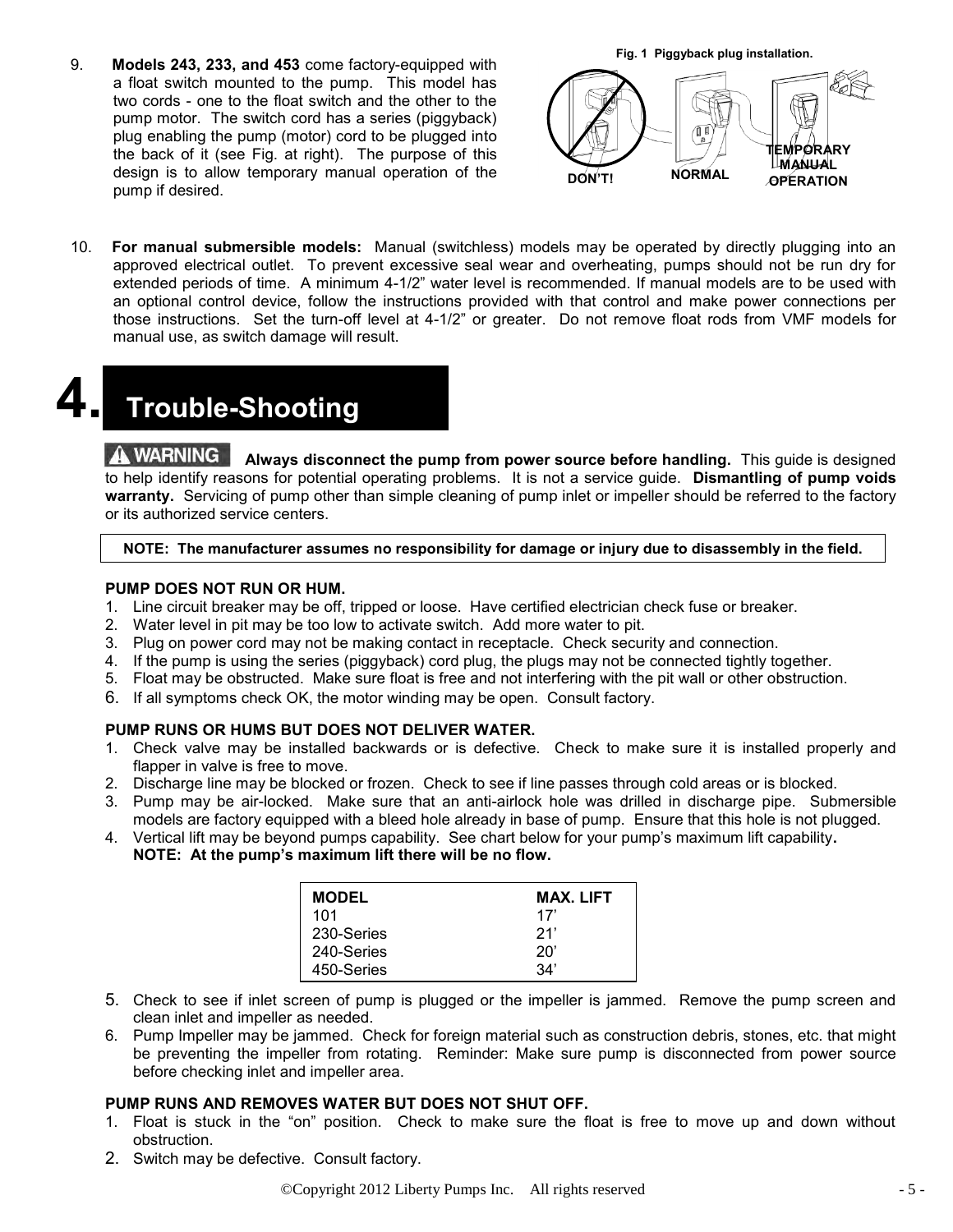#### **PUMP RUNS BUT DELIVERS VERY LITTLE WATER.**

- 1. Vertical lift is approaching the pump's maximum lift capability. Refer to the above maximum lift chart above.
- 2. Pump's inlet is partially blocked. Check to make sure the inlet is clear of debris.
- 3. Discharge line is partially blocked. Check line for blockage.
- 4. Check valve is not opening all the way. Check for defective, reversed, or blocked check valve.

#### **CIRCUIT BREAKER TRIPS OR FUSE BLOWS WHEN PUMP STARTS.**

- 1. Fuse or breaker size is too small. A 15-amp breaker should be used.
- 2. Other major appliances are on the same circuit. Pump should be on its own circuit.
- 3. Pump is connected to an extension cord or wiring is inadequate. Have an electrician check for proper wiring.
- 4. Motor or switch may be defective. Consult factory.

#### **PUMP SPRAYS WATER FROM SIDE OF HOUSING.**

1. This is normal due to factory drilled air-bleed hole and is not cause for concern.



- **1. Submersible Models:** Submersible pump models have sealed permanently lubricated bearings and require no additional lubrication.
- **2. Pump should be checked frequently for debris and/or build up which may interfere with pump or float switch operation.** The float must be able to move freely through its complete travel without any restrictions. Pour enough water into the sump to activate the pump periodically (at least every 3 months) when not normally in use to verify proper function.
- **3. Pedestal Models:** Pedestal sump pumps have open, exposed motors. Take precautions to make sure the motor does not get wet from dripping pipes etc.

Pour an ounce of 20 or 30-weight oil into the hole near the top of the pedestal column every 6 months. A label next to the hole designates where to add the oil. See figure C. Pour enough water into the sump pit to activate the pump periodically (at least every 3 months) when not normally in use. Check periodically to make sure the pit is free from accumulated debris, rocks or other objects that may potentially jam the pump.



**Figure C.**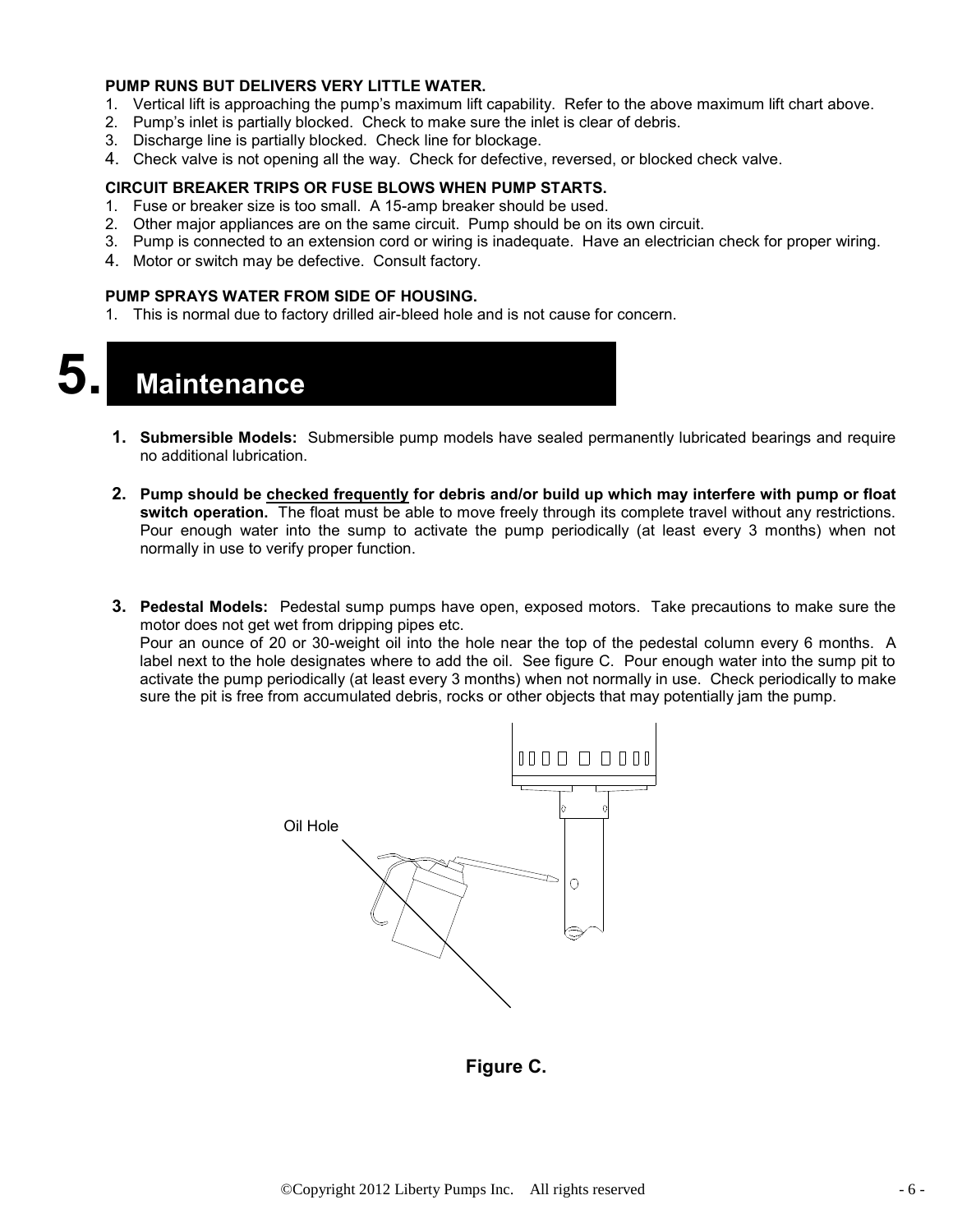## **6. <sup>3</sup> Year Limited Warranty**

Liberty Pumps, Inc. warrants that pumps of its manufacture are free from all factory defects in material and workmanship for a period of 3 years from the date of purchase. The date of purchase shall be determined by a dated sales receipt noting the model and serial number of the pump. The dated sales receipt must accompany the returned pump if the date of return is more than 3 years from the "CODE" (date of manufacture) number noted on the pump nameplate.

The manufacturer's obligation under this Warranty shall be limited to the repair or replacement of any parts found by the manufacturer to be defective, provided the part or assembly is returned freight prepaid to the manufacturer or its authorized service center, and provided that none of the following warranty-voiding characteristics are evident.

The manufacturer shall not be liable under this Warranty if the product has not been properly installed; if it has been disassembled, modified, abused or tampered with; if the electrical cord has been cut, damaged or spliced; if the pump discharge has been reduced in size; if the pump has been used in water temperatures above the advertised rating, or water containing sand, lime, cement, gravel or other abrasives; if the product has been used to pump chemicals or hydrocarbons; if a non-submersible motor has been subjected to excessive moisture; or if the label bearing the serial, model and code number has been removed. Liberty Pumps, Inc. shall not be liable for any loss, damage or expenses resulting from installation or use of its products, or for consequential damages, including costs of removal, reinstallation or transportation.

There is no other express warranty. All implied warranties, including those of merchantability and fitness for a particular purpose, are limited to three years from the date of purchase.

This Warranty contains the exclusive remedy of the purchaser, and, where permitted, liability for consequential or incidental damages under any and all warranties are excluded.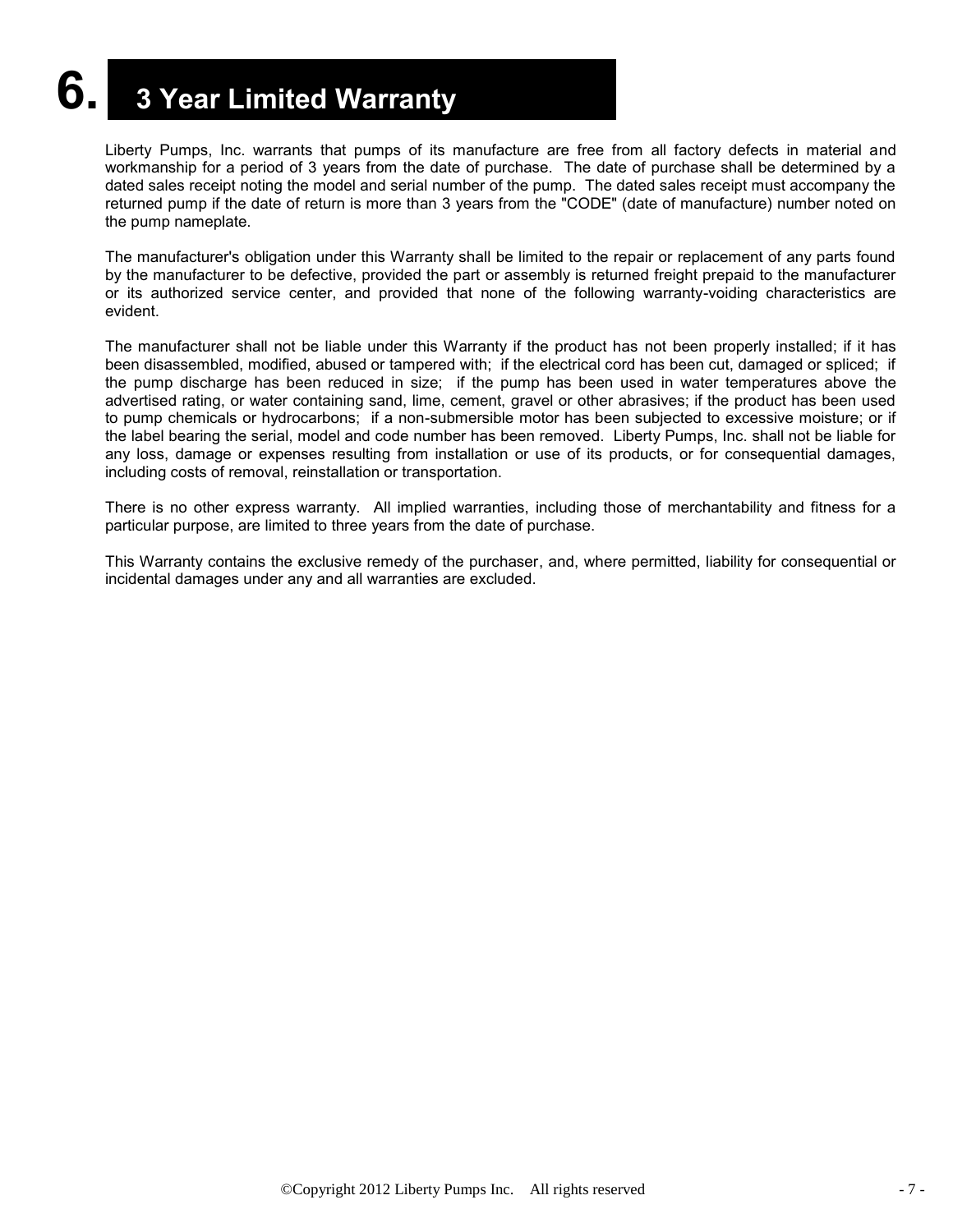

7000 Apple Tree Avenue Bergen, NY 14416 Phone: (800) 543-2550 Fax: (585) 494-1839 www.libertypumps.com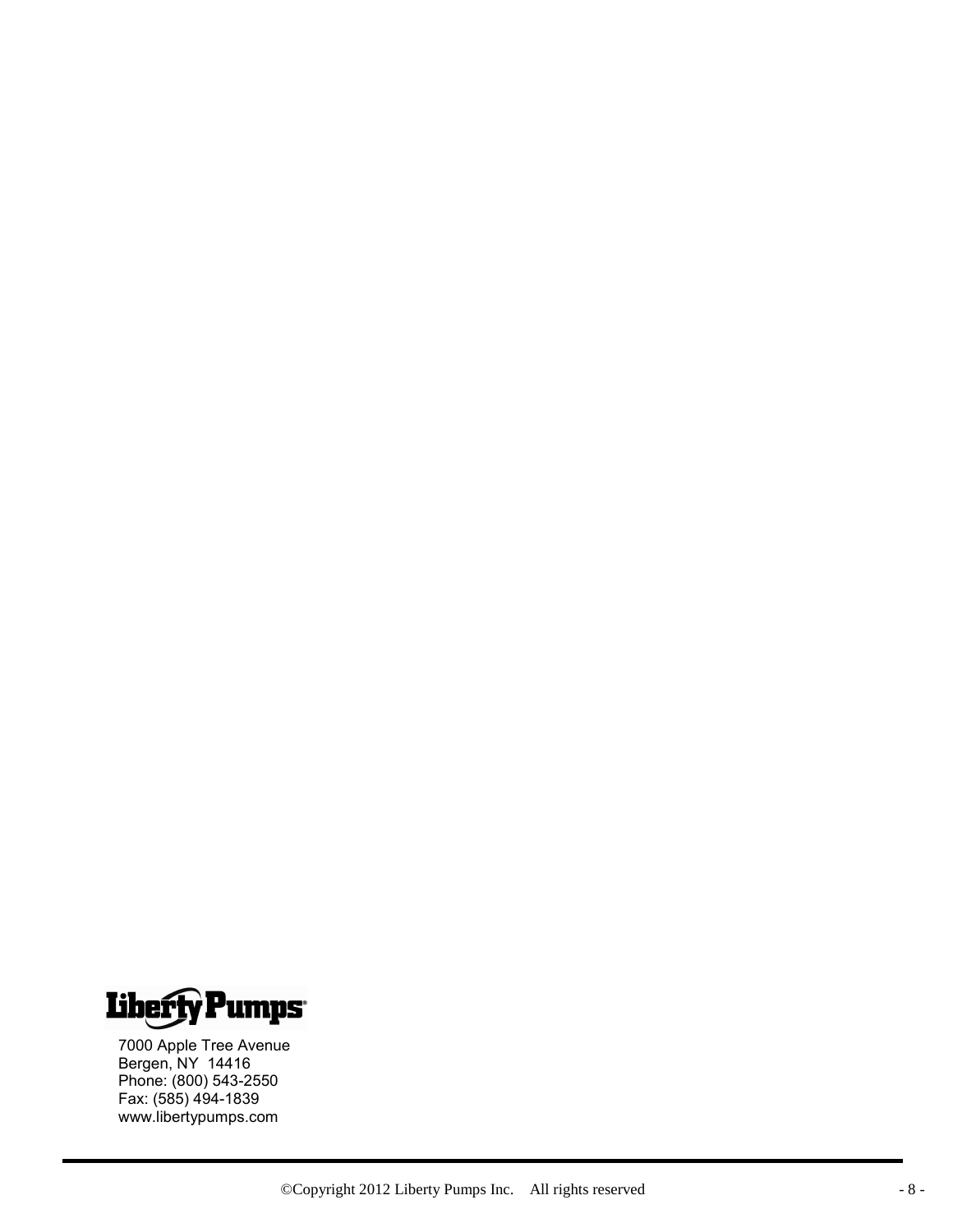

## **Manuel d'installation**

## **Pour pompe d'assèchement sur colonne ou submersibles**

**\*Ne pas jeter ni perdre ce manuel. Conserver à proximité de l'installation et consulter souvent.**

### **Modèle sur colonne 1/3 hp** 101 Fonte  **Modèles submersibles 1/4 hp Série 240…Fonte**  240 Manuelle 241 Flotteur à grand angle 243 Flotteur à grand angle et connecteur en série 247 Flotteur vertical  **Modèles submersibles 1/3 hp Série 230…Poly/aluminium**  230 Manuelle 231 Flotteur à grand angle 233 Flotteur à grand angle et connecteur en série 237 Flotteur vertical  **Modèles submersibles 1/2 hp Série 450…Poly/aluminium**  450 Manuelle 451 Flotteur à grand angle 453 Flotteur à grand angle et connecteur en série 457 Flotteur vertical **IMPORTANT : Avant l'installation, noter les numéros de modèle, de série et de code qui figurent sur la plaque signalétique pour éventuellement s'y référer. MODÈLE \_\_\_\_\_\_\_\_\_\_\_\_\_\_\_\_\_\_\_\_ SÉRIE \_\_\_\_\_\_\_\_\_\_\_\_\_\_\_\_\_\_\_ CODE \_\_\_\_\_\_\_\_\_\_\_\_\_\_\_\_\_\_\_** *SPMA* **DATE D'INSTALLATION \_\_\_\_\_\_\_\_\_\_\_\_\_**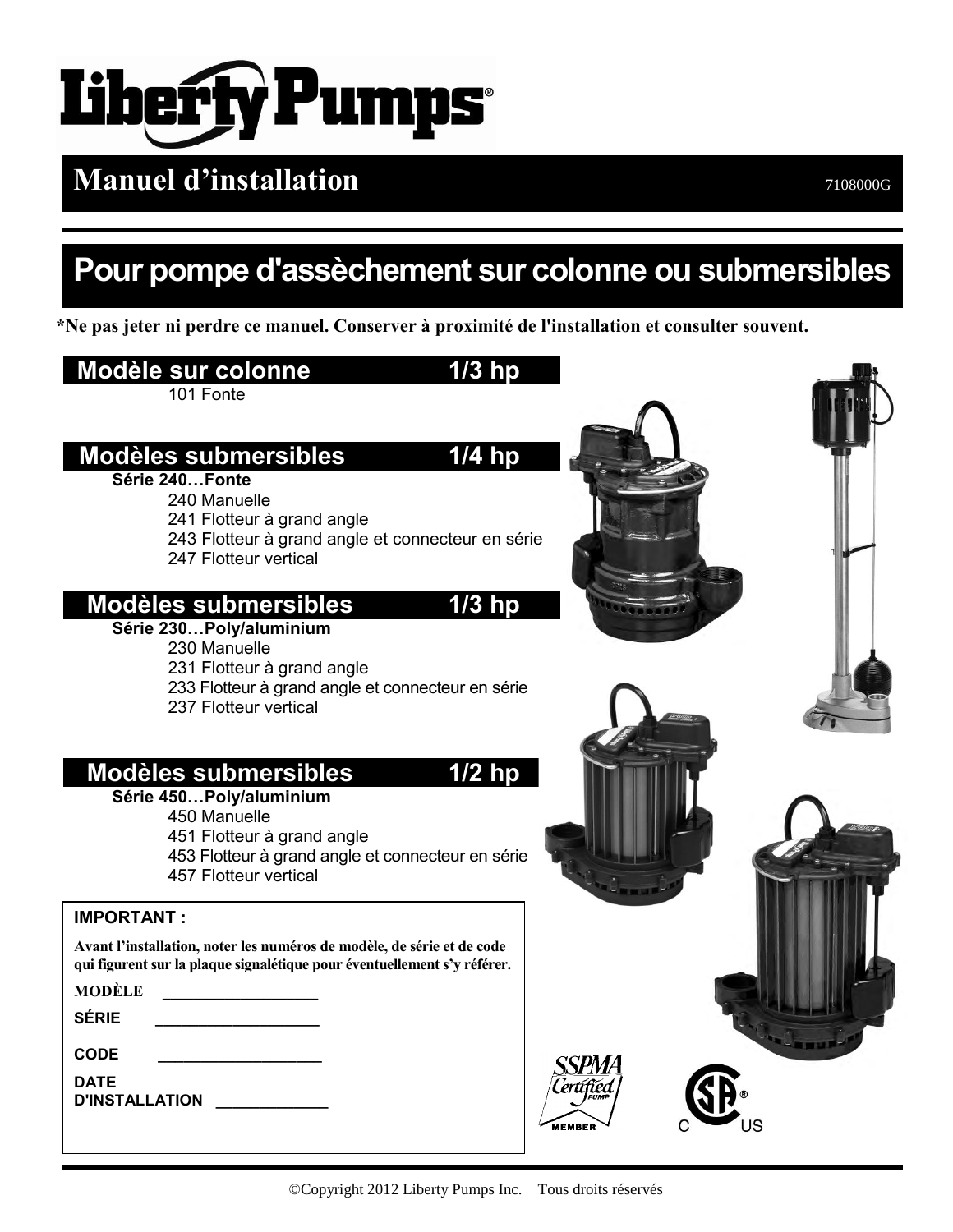## **1. Renseignements généraux : tous les modèles**

Lire attentivement les directives avant d'effectuer l'installation. Chaque pompe de marque Liberty est testée individuellement en usine pour assurer son bon fonctionnement. Le fait de suivre ces directives à la lettre éliminera les risques de problèmes de fonctionnement et assurera des années de fonctionnement sans soucis.

#### A MISE EN GARDE

- **Danger d'électrocution**. Toujours débrancher la pompe de l'alimentation électrique avant de la manipuler ou d'y effectuer des réglages.
- Les raccords électriques et le câblage pour l'installation de la pompe ne devraient être effectués que par des professionnels qualifiés.
- Cette pompe est fournie avec un conducteur de mise à la terre et une fiche de branchement de type mise à la terre. Afin de réduire les dangers d'électrocution, s'assurer que celle-ci est raccordée seulement à une prise de 15 ampères correctement mise à la terre.
- Toujours porter des bottes de caoutchouc lorsqu'il y a de l'eau sur le plancher et qu'il est nécessaire de débrancher la pompe.
- NE PAS dévier les fils de mise à la terre ou retirer la broche de mise à la terre des fiches de branchement.
- NE PAS utiliser de rallonge.
- Cette pompe nécessite un circuit de dérivation dédié correctement protégé par un fusible et mis à la terre. S'assurer que la tension et l'intensité du courant électrique de la source d'alimentation électrique sont suffisantes pour répondre aux exigences de la pompe, telles qu'indiquées sur la plaque signalétique.
- La prise électrique doit se trouver à la portée du cordon d'alimentation de la pompe et à au moins 1,2 m (4 pi) au-dessus du niveau du plancher pour minimiser les dangers possibles pouvant être causés par une inondation.
- L'installation doit être faite en respectant le Code national de l'électricité, le Uniform Plumbing Code, le Code international de plomberie ainsi que tous les codes locaux et règlements en vigueur.
- Les pompes d'assèchement et de système d'égout traitent souvent des matières pouvant causer des maladies. Porter des vêtements protecteurs adéquats pour manipuler une pompe ou de la tuyauterie ayant déjà servi.
- Ne jamais pénétrer dans le réservoir de pompage après qu'il ait servi. Les égouts et effluents peuvent émettre des gaz toxiques.
- Demeurer à l'écart des ouvertures d'aspiration et d'évacuation. Afin de prévenir les blessures, ne jamais insérer les doigts dans la pompe alors qu'elle est branchée.
- NE PAS utiliser ce produit pour pomper des liquides inflammables ou corrosifs.
- NE PAS utiliser ce produit pour les installations où le contact humain avec les liquides pompés est fréquent (piscines, fontaines, etc.)
- NE JAMAIS disposer de matériaux comme du solvant à peinture ou d'autres produits chimiques en les vidant dans l'avaloir, car ils peuvent attaquer chimiquement et endommager les composants de la pompe, causant éventuellement son mauvais fonctionnement ou sa défaillance.

#### A AVERTISSEMENT

- **Ne pas utiliser ces pompes dans de l'eau dont la température est supérieure à 60 °C (140 °F)**
- NE PAS utiliser de pompes avec de la boue, du sable, du ciment, du pétrole ou d'autres produits chimiques.
- NE PAS modifier les pompes, de quelque manière que ce soit.
- NE PAS soulever ou transporter la pompe par son cordon électrique.
- NE PAS retirer les étiquettes de la pompe ou des cordons.
- Si la pompe est installée durant la construction, avant que l'alimentation électrique ne soit disponible, il est important de la garder à l'abri afin d'empêcher que de l'eau ne pénètre par l'extrémité du cordon électrique, etc.

#### **Outils nécessaires :**

- clé à tuyau;
	- tournevis ordinaire;
	- scie à métaux (pour remplacer ou retirer le tuyau rigide existant.)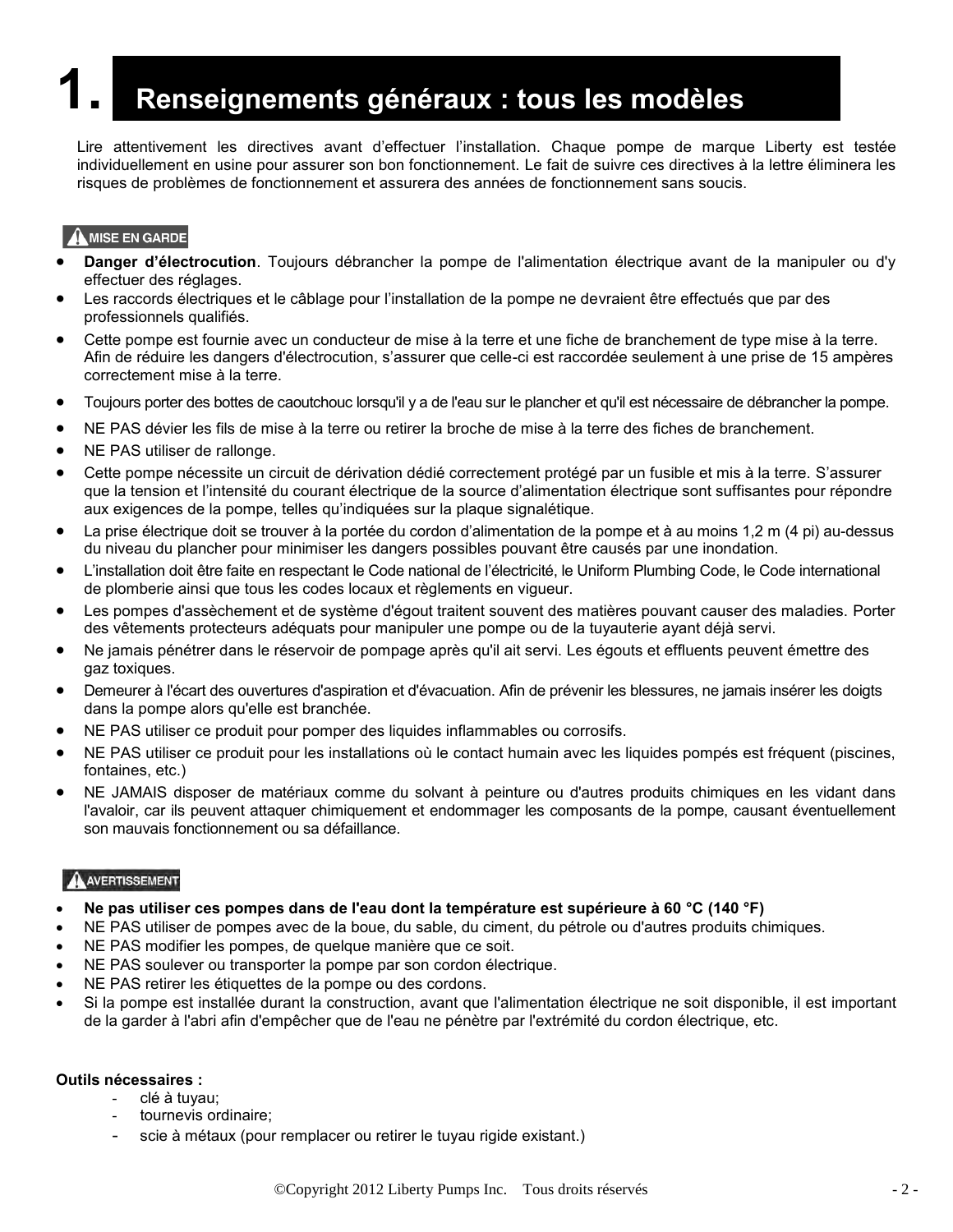# **2. Puisard : tous les modèles**

- 1. On recommande l'utilisation d'un puisard dont le diamètre est d'au moins 35,6 cm (14 po). Dans le cas de pompes submersibles munies d'un flotteur vertical (modèles 237 et 247), un puisard d'un diamètre d'au moins 25 cm (10 po) est acceptable. Un diamètre supérieur est recommandé, car il permet de plus longs cycles de fonctionnement de la pompe, et réduit le fonctionnement de l'interrupteur. Le puisard devrait avoir une profondeur d'au moins 30,5 cm (12 po) au-dessus de la surface où repose la pompe.
- 2. Si le puits n'est pas déjà fermé au bas, fournir une base solide et au niveau en brique ou en béton. NE PAS placer la pompe directement sur de la terre, du gravier ou des débris susceptibles de causer une usure prématurée du rotor et même de le bloquer. *« The Brick »* (vendu par Liberty Pumps, pièce nº 4445000) est une plateforme prémoulée stable conçue pour l'installation de votre pompe submersible. Elle soulève la pompe de 6,35 cm (2,5 po) du fonds du puisard, réduisant ainsi les risques d'obstruction causée par les cailloux et les débris. Communiquer avec le distributeur local pour commander. Retirer tous les débris du fond du puisard avant l'installation de la pompe. On suggère l'installation d'un couvercle de puisard pour plus de sécurité et empêcher que des corps étrangers tombent dans le puits.

## **3. Installation de la pompe : tous les modèles**

#### 1. **Retrait de l'ancienne pompe :**

**A MISE EN GARDE** Débrancher la pompe de sa source d'alimentation électrique avant d'en effectuer la manipulation. Séparer le tuyau d'évacuation vis-à-vis du clapet antiretour ou du raccord union. Si le tuyau d'évacuation en place ne comprend ni clapet antiretour ni raccord union, couper le tuyau avec une scie à métaux et retirer la pompe (il sera nécessaire d'installer un clapet antiretour ou un raccord union à l'endroit de cette coupure).

**\*REMARQUE :** Le model 101 de pompe de piédestal exige le montage du flotteur, de la tige et du guide. Enclencher le guide de plastique en place avec la goupille située dans l'orifice central de la colonne de la pompe. Insérer l'extrémité filetée de la tige du flotteur dans l'orifice du guide et fixer le ballon du flotteur à l'extrémité filetée. Retirer le butoir de caoutchouc supérieur et insérer la tige dans l'orifice du levier de l'interrupteur. Replacer le butoir de caoutchouc à au moins 13 mm de l'extrémité de la tige.

- 2. Mettre la nouvelle pompe en place en s'assurant que l'interrupteur ait suffisamment de dégagement et ne risque pas de s'accrocher à la paroi latérale du puisard. Le flotteur doit pouvoir **se déplacer librement sur tout son parcours,** sans contact avec le corps de la pompe, la tuyauterie ou tout autre objet.
- 3. Selon le modèle, un raccord d'évacuation fileté de 1¼ po ou 1½ po est fourni sur la pompe pour raccorder le tuyau d'évacuation. (Voir la figure A pour connaître la dimension de la sortie de chaque modèle particulier). Ne pas installer de tuyau d'évacuation d'un diamètre inférieur à 1½ po, car cela risque de nuire au débit et au rendement de la pompe. Il est recommandé d'utiliser du tuyau de PVC de nomenclature 40; cependant, on peut utiliser un ensemble de tuyau d'évacuation souple pour les installations temporaires.

| <b>DIMENSION DE LA SORTIE</b> |
|-------------------------------|
| $1\frac{1}{4}$ po             |
| $1\frac{1}{2}$ po             |
| $1\frac{1}{2}$ po             |
| $1\frac{1}{2}$ po             |
|                               |

#### **Figure A.**

4. Raccorder le tuyau d'évacuation temporaire ou permanent à la sortie filetée de la pompe. RESSERRER À LA MAIN SEULEMENT. Trop serrer peut endommager le boîtier de la pompe.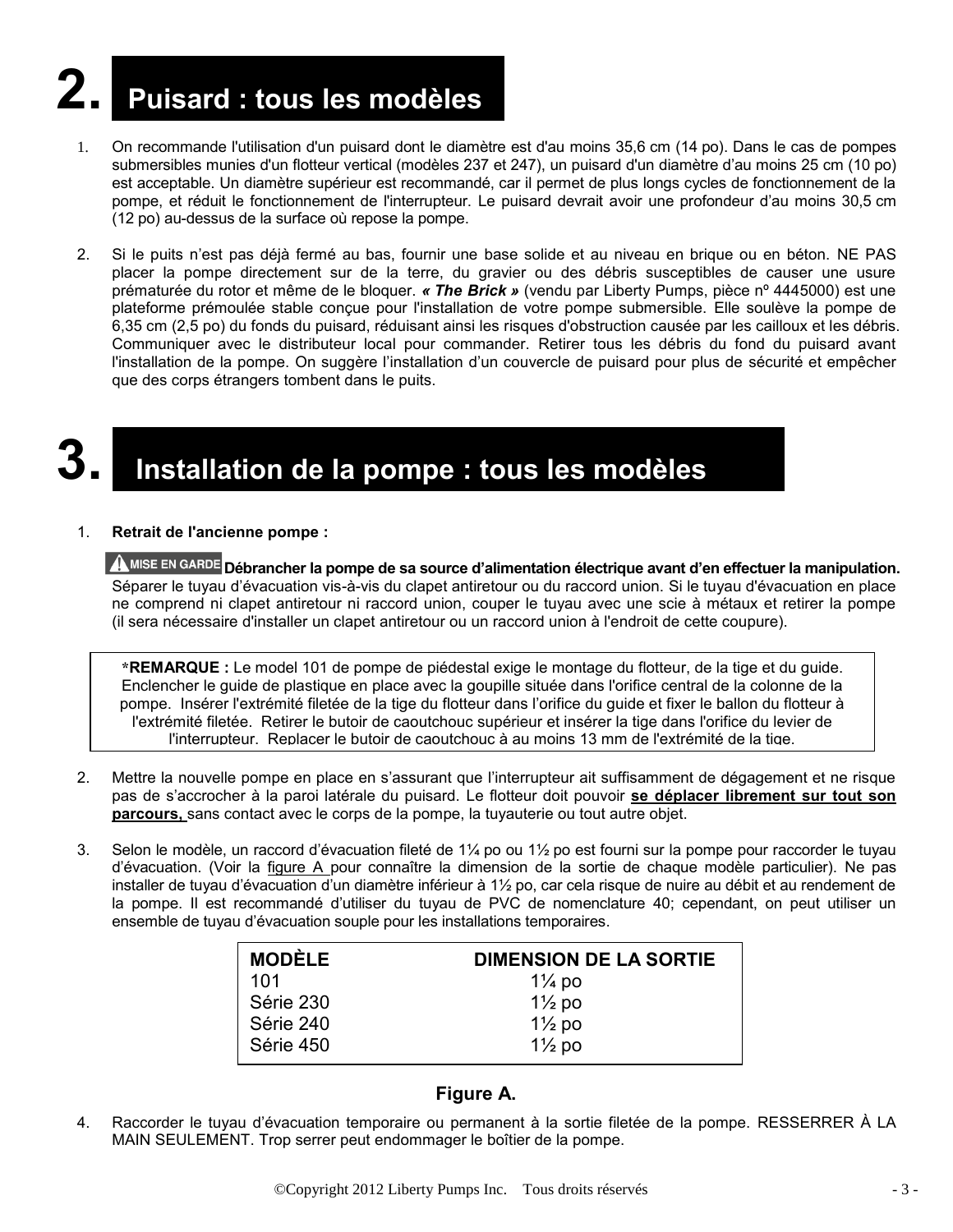- 5. Installer un raccord union ou autre dispositif permettant de séparer la canalisation d'évacuation juste au-dessus du plancher, pour faciliter le retrait de la pompe si nécessaire. **On recommande l'installation d'un clapet antiretour après le raccord union ou à sa place afin de prévenir le refoulement du liquide après chaque cycle de la pompe.**
- 6. Lorsqu'on utilise un clapet antiretour, **il est recommandé de percer un orifice d'évacuation de 3 mm (1/8 po) dans le tuyau d'évacuation, juste au-dessus de la sortie de la pompe, afin de prévenir la formation de poches d'air.**



#### *La pompe est-elle bloquée par une poche d'air? Qu'est-ce qu'un orifice d'évacuation?*

Une poche d'air est un terme servant à décrire ce qui se produit lorsque de l'air est coincé dans la zone de la volute/du rotor d'une pompe et ne peut s'échapper en raison du volume d'eau présent au-dessus du clapet antiretour de la canalisation d'évacuation. Lorsque le puisard est rempli d'eau et que la pompe est activée, le rotor tourne dans cette poche d'air et ne peut s'amorcer. « La pompe fonctionne, mais ne pompe rien du tout » est le symptôme de ce phénomène. Un orifice d'évacuation permet à cet air emprisonné de s'échapper, permettant l'amorçage de la pompe qui se mettra à pomper.

Liberty fournit un orifice d'évacuation intégré dans le boîtier de la volute des pompes submersibles. Une légère vaporisation d'eau de cet orifice est normale lorsque la pompe fonctionne. La purge de l'air peut prendre de plusieurs secondes à une minute une fois que la pompe se met en marche. Pour accélérer ou favoriser l'expulsion de l'air en cas de poche d'air, l'ajout d'un orifice d'évacuation de 3 mm (1/8 po) dans la conduite d'évacuation est recommandé. Le diamètre de cet orifice ne doit pas dépasser 3 mm (1/8 po) et il doit être percé au bas du tuyau, juste au-dessus du raccordement fileté de la sortie de la pompe. Voir la figure 1 B ci-dessus.

- 7. Raccorder, au besoin, un tuyau supplémentaire pour diriger l'évacuation à l'endroit désiré. La conduite d'évacuation devrait être la plus courte possible et comporter un nombre minimum de virages. Vérifier l'étanchéité de tous les joints des raccordements.
- 8. Pour plus de protection, envisager l'ajout d'une pompe de secours, comme une pompe d'assèchement Liberty SJ10, ainsi que d'une alarme, comme le modèle Liberty ALM-2, pour les installations où une panne de la pompe risque de causer des dommages matériels. Lorsqu'une alarme est utilisée, elle doit être raccordée à un circuit électrique distinct.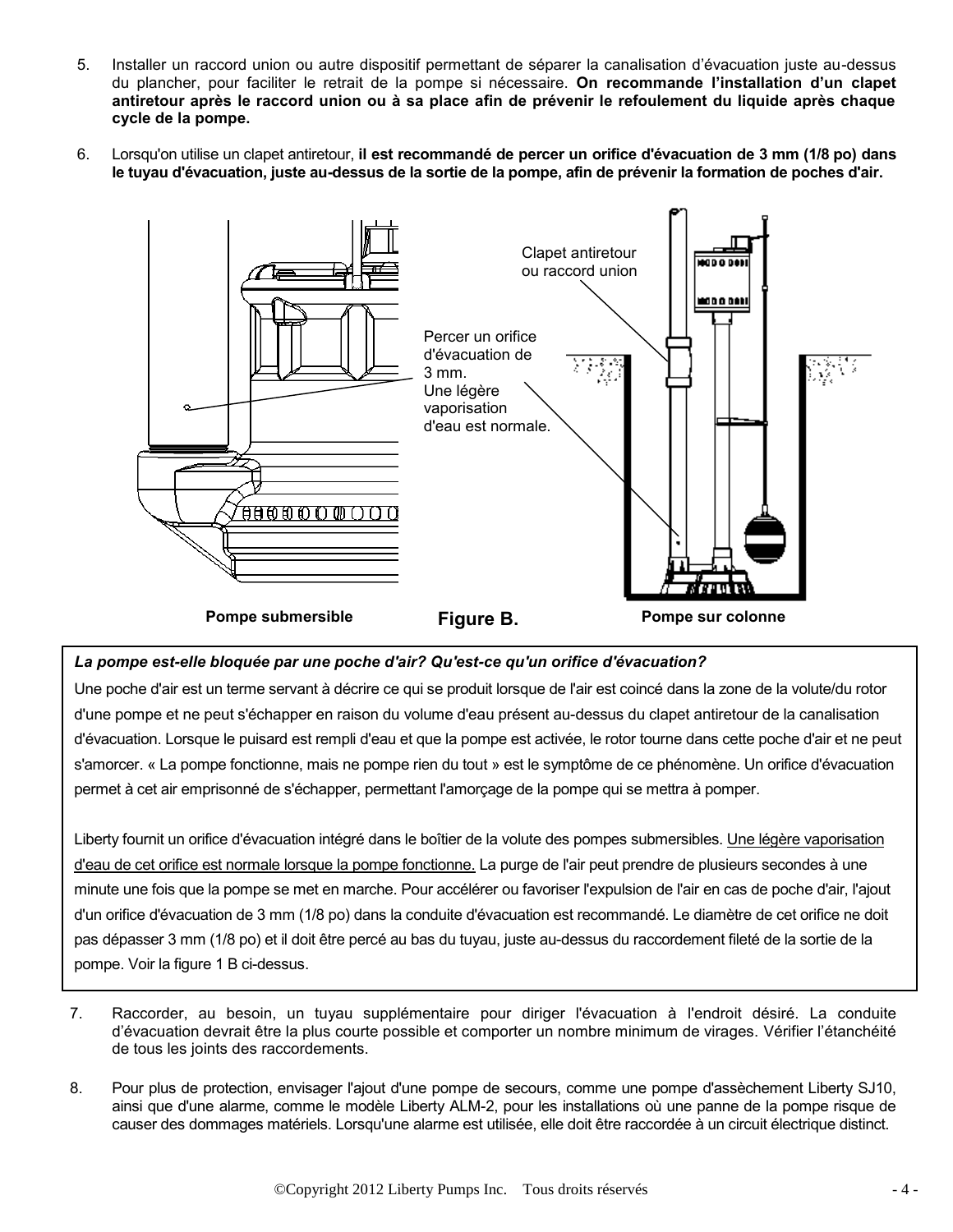9. **Les modèles 243, 233 et 453** sont munis d'un interrupteur à flotteur fixé à la pompe en usine. Ce modèle est muni de deux cordons : l'un relié à l'interrupteur à flotteur et l'autre au moteur de la pompe. Le cordon de l'interrupteur est muni d'un connecteur en série (siamois) permettant de brancher le cordon de la pompe (moteur) sur son dos (voir fig. à droite). Ce système a pour but de permettre le fonctionnement manuel temporaire de la pompe, si désiré.



10. **Modèles manuels submersibles :** on peut mettre en marche les modèles manuels (sans interrupteur) en les branchant directement dans une prise électrique approuvée. Afin de prévenir l'usure excessive des joints d'étanchéité et la surchauffe, les pompes ne doivent pas fonctionner à vide pendant de longues périodes. Un minimum de 11,4 cm (4½ po) d'eau est recommandé. Si les pompes manuelles doivent fonctionner avec un dispositif de commande facultatif, suivre les directives d'installation fournies avec le dispositif de commande et faire les raccordements selon ce qui est recommandé. Régler le niveau d'arrêt à 11,4 cm (4½ po) d'eau ou plus. Ne pas retirer des tiges flottent à partir de modèles VMF pour une utilisation manuelle, car les dommages commutateur résultat

## **4. Dépannage**

**A MISE EN GARDE Toujours débrancher la pompe de sa source d'alimentation électrique avant de la manipuler.** Ce guide sert à aider à identifier les causes de problèmes de fonctionnement éventuels. Ce n'est pas un guide d'entretien. **Le démontage de la pompe annulera la garantie.** L'entretien de la pompe pour effectuer des travaux autres que d'en nettoyer l'entrée ou le rotor doit être confié au fabricant ou à ses centres d'entretien autorisés.

**REMARQUE : Liberty Pumps, Inc. n'est pas responsable des dommages ou blessures résultant d'un démontage sur le terrain.**

#### **LA POMPE NE FONCTIONNE PAS ET NE GRONDE PAS.**

- 1. Le disjoncteur est fermé, sauté ou desserré. Demander à un électricien agréé de vérifier le fusible ou le disjoncteur.
- 2. Le niveau de l'eau du puisard est trop bas pour activer l'interrupteur. Ajouter de l'eau dans le puisard.
- 3. Le contact ne se fait peut-être pas entre le cordon d'alimentation et la prise. Vérifier la sécurité et les raccords.
- 4. Si la pompe fonctionne avec connecteur en série (siamois), les fiches ne sont peut-être pas bien branchées.
- 5. Le flotteur est peut-être bloqué. S'assurer que le flotteur bouge librement et ne touche pas à la paroi du puisard ni à tout autre obstacle.
- 6. Si toutes les vérifications de symptômes sont conformes, le bobinage du moteur peut être ouvert. Consulter le fabricant.

#### **LA POMPE TOURNE OU GRONDE, MAIS NE POMPE PAS D'EAU.**

- 1. Le clapet antiretour est peut-être installé à l'envers ou défectueux. Vérifier pour s'assurer qu'elle est bien installée et que le clapet de la soupape bouge librement.
- 2. La canalisation d'évacuation peut être bloquée ou gelée. Vérifier si la canalisation d'évacuation traverse des zones froides ou si elle est bloquée.
- 3. La pompe est peut-être bloquée par une poche d'air. S'assurer qu'un orifice d'évacuation a été percé dans la conduite d'évacuation. Les pompes submersibles sont munies en usine d'un orifice d'évacuation de l'air situé à la base de la pompe. S'assurer que cet orifice n'est pas bouché.
- 4. La charge ascensionnelle dépasse peut-être la capacité de la pompe. Consulter le tableau ci-dessous pour connaître la charge ascensionnelle maximum de la pompe**.**

**REMARQUE : lorsque la charge ascensionnelle maximum est atteinte, il n'y a plus de débit.**

| <b>MODÈLE</b> | <b>HAUTEUR MAXIMUM</b>   |
|---------------|--------------------------|
| 101           | 5,2 m (17 pi)            |
| Série 230     | 6,4 m (21 pi)            |
| Série 240     | 6,1 m (20 pi)            |
| Série 450     | $10.4 \text{ m}$ (34 pi) |

- 5. Vérifier si le filtre d'aspiration de la pompe est bouché ou le rotor est bloqué. Retirer le filtre d'aspiration de la pompe et nettoyer l'entrée et le rotor, au besoin.
- 6. Le rotor de la pompe peut être bloqué. Vérifier la présence de corps étrangers comme des débris de construction, des pierres, etc. susceptibles d'empêcher le rotor de tourner. Rappel : toujours débrancher la pompe de sa source d'alimentation électrique avant d'en vérifier l'entrée ou le rotor.

#### **LA POMPE TOURNE ET POMPE L'EAU, MAIS ELLE NE S'ÉTEINT PAS.**

1. Le flotteur est bloqué en position de marche. S'assurer que le flotteur bouge librement de bas en haut.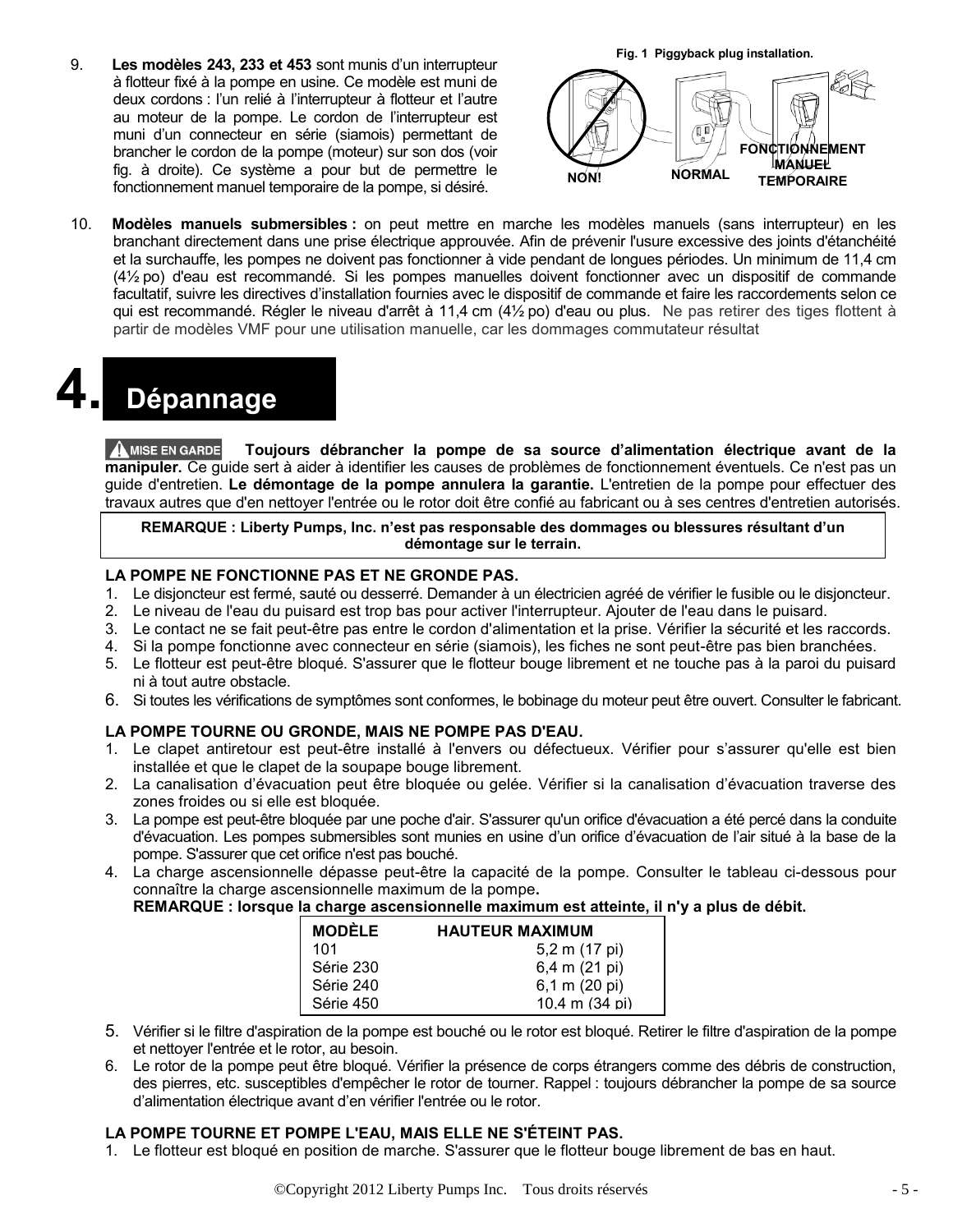2. L'interrupteur peut être défectueux. Consulter le fabricant.

#### **LA POMPE TOURNE, MAIS NE POMPE QUE TRÈS PEU D'EAU.**

- 1. La charge ascensionnelle est près de la limite maximum de la pompe. Consulter le tableau ci-dessus pour connaître la charge ascensionnelle maximum de la pompe ci-dessus.
- 2. L'entrée de la pompe est partiellement obstruée. Vérifier pour s'assurer que l'entrée ne contient pas de débris.
- 3. La canalisation d'évacuation est partiellement obstruée. Vérifier la canalisation d'évacuation pour s'assurer qu'il n'y a pas de blocage.
- 4. Le clapet antiretour ne s'ouvre pas complètement. S'assurer que le clapet antiretour n'est pas défectueux, à l'envers ou obstrué.

#### **LE DISJONCTEUR SE DÉCLENCHE OU LE FUSIBLE SAUTE LORSQUE LA POMPE SE MET EN MARCHE.**

- 1. La puissance du disjoncteur ou du fusible n'est pas suffisante. Un disjoncteur de 15 ampères est nécessaire.
- 2. D'autres appareils énergivores sont raccordés au même circuit. La pompe devrait avoir son circuit dédié.
- 3. La pompe est raccordée à une rallonge, ou le câblage est inadéquat. Demander à un électricien de vérifier le câblage.
- 4. Le moteur ou l'interrupteur peut être défectueux. Consulter le fabricant.

#### **DE L'EAU EST VAPORISEE A PARTIR DU COTE DU BOITIER DE LA POMPE.**

1. C'est normal, car un orifice d'évacuation de l'air y a été percé en usine. Il n'y a pas lieu de s'inquiéter.

**5. Entretien**

- **1. Modèles submersibles :** ces modèles de pompes sont munis de roulements à lubrification permanente qui ne nécessitent aucun graissage supplémentaire.
- **2. Il est important de vérifier la pompe régulièrement, car la présence de débris ou de dépôts peut nuire au fonctionnement de la pompe ou de l'interrupteur à flotteur.** Le flotteur doit être en mesure de se déplacer librement sur tout son parcours, sans restriction. Verser suffisamment d'eau dans le puisard pour activer la pompe de temps en temps (au moins tous les 3 mois) afin d'en vérifier le fonctionnement lorsqu'elle ne fonctionne pas régulièrement.
- **3. Modèles sur colonne :** le moteur des pompes d'assèchement sur colonne est ouvert et exposé. Prendre les précautions nécessaires pour s'assurer que le moteur n'est pas exposé à de l'eau qui dégoûte de tuyaux, etc. Verser 29 ml (1 oz) d'huile de calibre 20 ou 30 dans l'orifice près du sommet de la colonne à tous les 6 mois. Une étiquette à côté de l'orifice indique où ajouter l'huile. Voir figure C. Verser suffisamment d'eau dans le puisard pour activer la pompe de temps en temps (au moins tous les 3 mois) lorsqu'elle ne fonctionne pas régulièrement. Vérifier régulièrement pour s'assurer que le puisard ne renferme pas d'accumulation de débris, cailloux ou autres objets qui risquent de bloquer la pompe.



**Figure C.**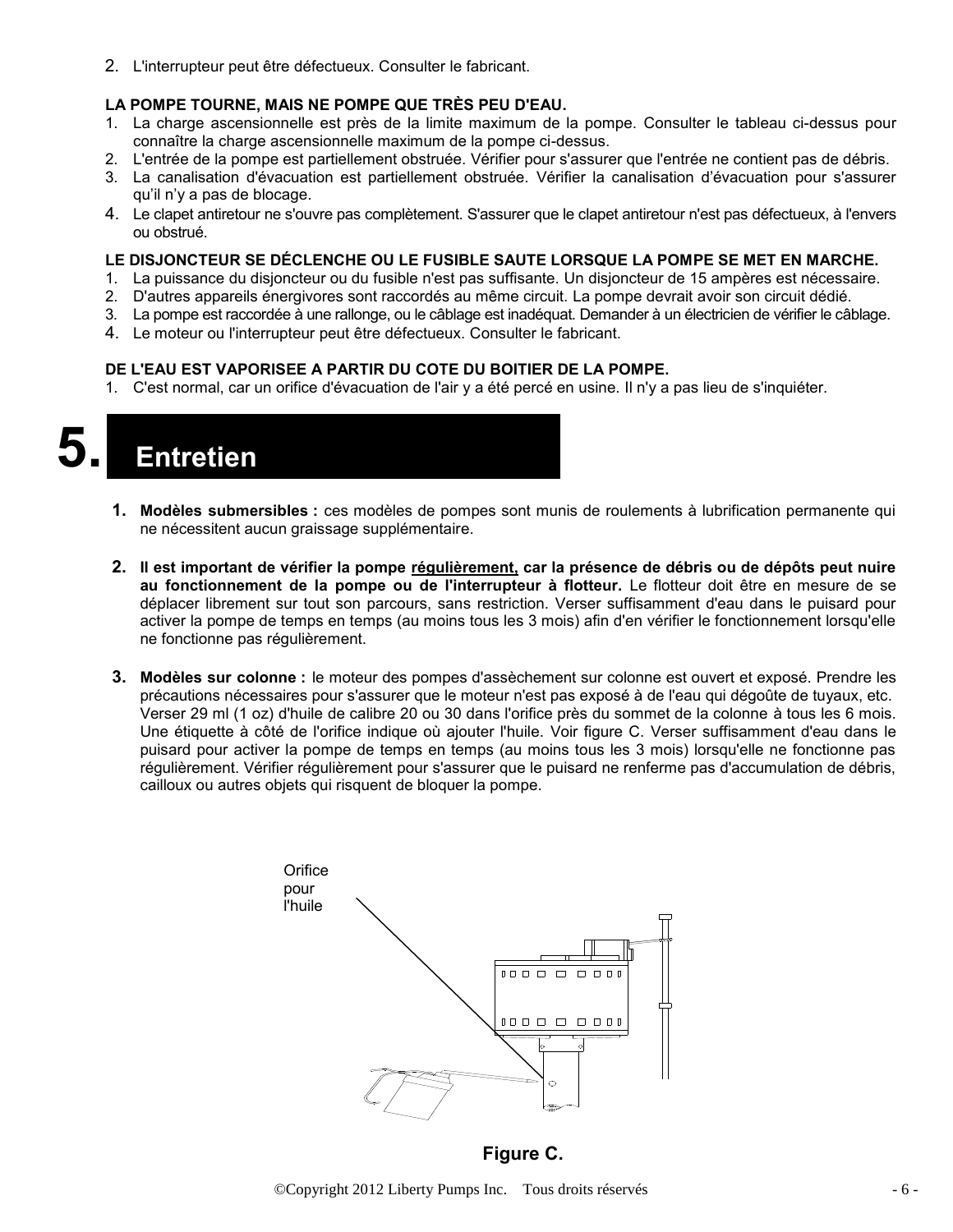## **6. Garantie limitée de 3 ans**

Liberty Pumps, Inc. garantit que les pompes sortant de son usine sont exemptes de tout défaut de matériau et de fabrication pour une période de 3 ans à partir de la date d'achat. La date d'achat sera établie par une facture d'achat datée indiquant les numéros de modèle et de série de la pompe. La pompe retournée doit être accompagnée de la facture d'achat datée si la date de retour se situe à plus de 3 ans du numéro de « CODE » (date de fabrication) indiqué sur la plaque signalétique de la pompe.

L'obligation de garantie du fabricant se limite à la réparation ou au remplacement de toute pièce jugée défectueuse par le fabricant, à condition que la pièce ou l'appareil soient retourné, franco de port, au fabricant ou à son centre d'entretien autorisé et à condition qu'il n'y ait aucune preuve que les critères suivants annulant la garantie sont en cause.

Le fabricant ne peut en aucun cas être tenu responsable, selon les dispositions de cette garantie, si le produit n'a pas été correctement installé; s'il a été démonté, modifié, soumis à un usage abusif ou endommagé; si le cordon électrique a été coupé, endommagé ou ligaturé; si la taille du tuyau d'évacuation de la pompe a été réduite; si la pompe a été utilisée pour pomper de l'eau d'une température supérieure aux recommandations ci-dessus ou de l'eau contenant du sable, de la chaux, du ciment, du gravier ou autres matières abrasives; si le produit a été utilisé pour pomper des produits chimiques ou des hydrocarbures; si un moteur non submersible a été exposé à de l'humidité excessive; ou si l'étiquette portant le numéro de série, de modèle et de code a été retirée. Liberty Pumps, Inc. ne pourra être tenue responsable des pertes, dommages, frais attribuables à l'installation ou l'utilisation de ses produits ni pour les dommages accessoires ou consécutifs, y compris les coûts de retrait, de réinstallation ou de transport.

Il n'y a aucune autre garantie expresse. Toute garantie implicite, y compris celles de qualité marchande et d'aptitude à une fin particulière, est limitée à trois ans à partir de la date d'achat.

Cette garantie contient le recours exclusif de l'acheteur et exclut, lorsque permis par la loi, toute responsabilité pour dommages consécutifs ou accessoires en vertu de toutes autres garanties.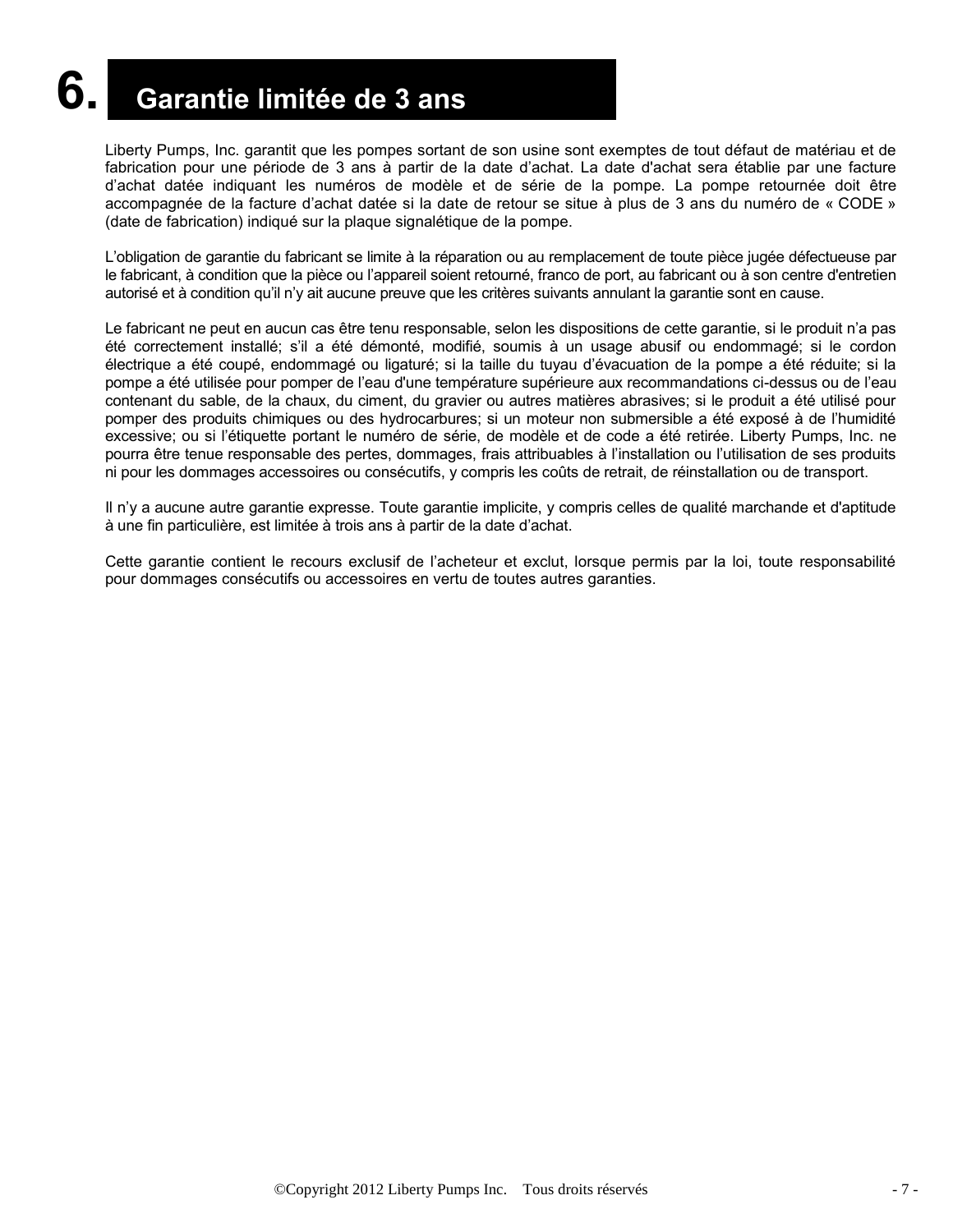

7000, avenue Apple Tree Bergen (NY) 14416 Téléphone : (800) 543-2550 Télécopieur : (585) 494-1839 www.libertypumps.com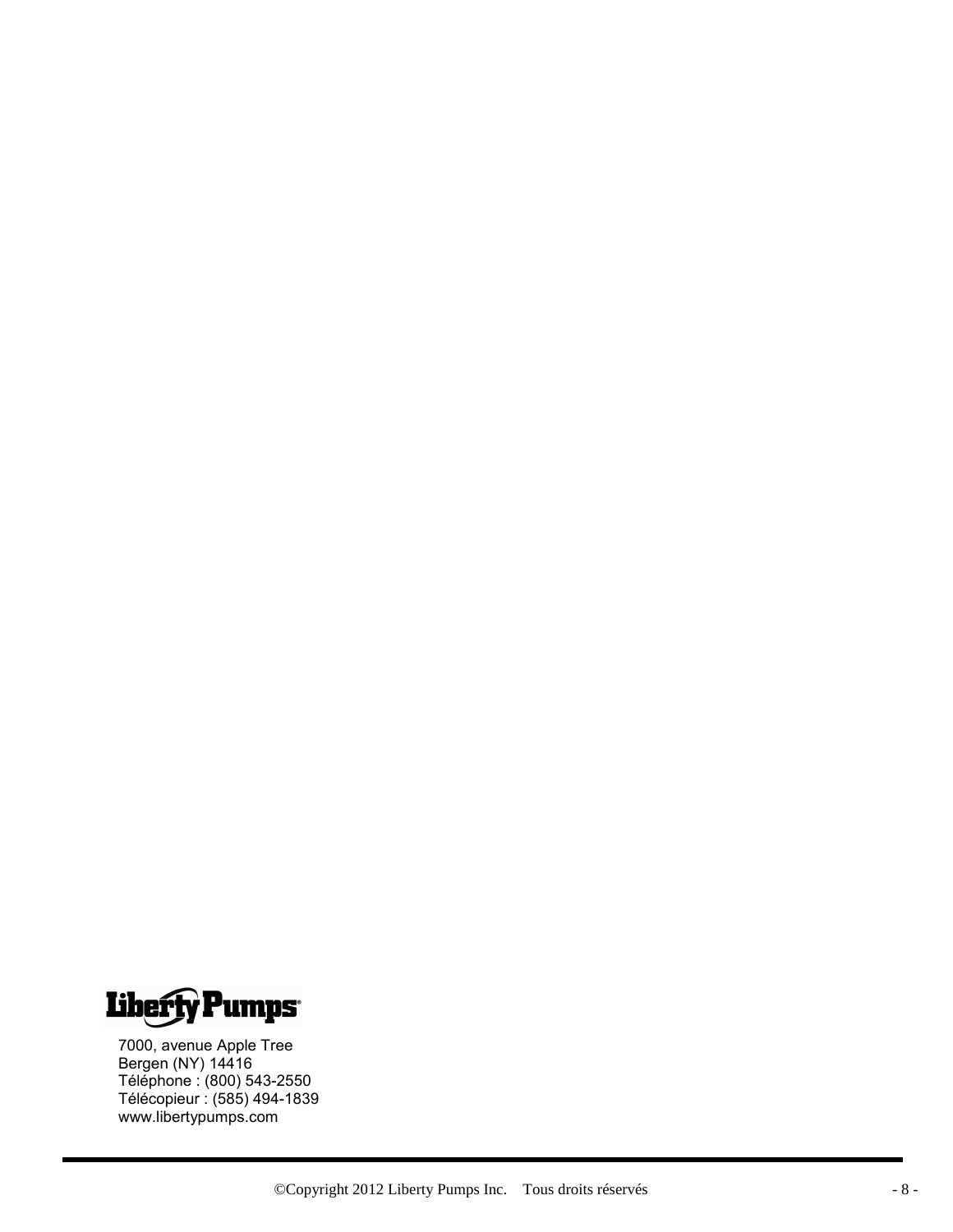

**Manual de instalación** *PHONOCITY**Manual* **de instalación** 

## **Para bombas de drenaje de pedestal y sumergibles**

**\*No tire ni pierda este manual. Manténgalo junto a la instalación y consúltelo a menudo.**

### **Modelo de pedestal 1/3 HP** 101 Hierro fundido  **Modelos sumergibles 1/4 HP Serie 240…Hierro fundido**  240 Manual 241 Flotador de ángulo ancho 243 Flotador de ángulo ancho con tapón en serie 247 Flotador vertical  **Modelos sumergibles 1/3 HP Serie 230…Polialuminio**  230 Manual 231 Flotador de ángulo ancho 233 Flotador de ángulo ancho con tapón en serie 237 Flotador vertical  **Modelos sumergibles 1/2 HP Serie 450…Polialuminio**  450 Manual 451 Flotador de ángulo ancho 453 Flotador de ángulo ancho con tapón en serie 457 Flotador vertical **IMPORTANTE: Apunte el modelo, el número de serie y el código que aparecen en la placa de la bomba antes de instalarla para que le sirvan de referencia en el futuro. MODELO \_\_\_\_\_\_\_\_\_\_\_\_\_\_\_\_\_\_\_\_\_\_\_\_ SERIE \_\_\_\_\_\_\_\_\_\_\_\_\_\_\_\_\_\_\_\_\_\_** *SPMA* **CÓDIGO \_\_\_\_\_\_\_\_\_\_\_\_\_\_\_\_\_\_\_\_\_\_ FECHA DE INSTALACIÓN**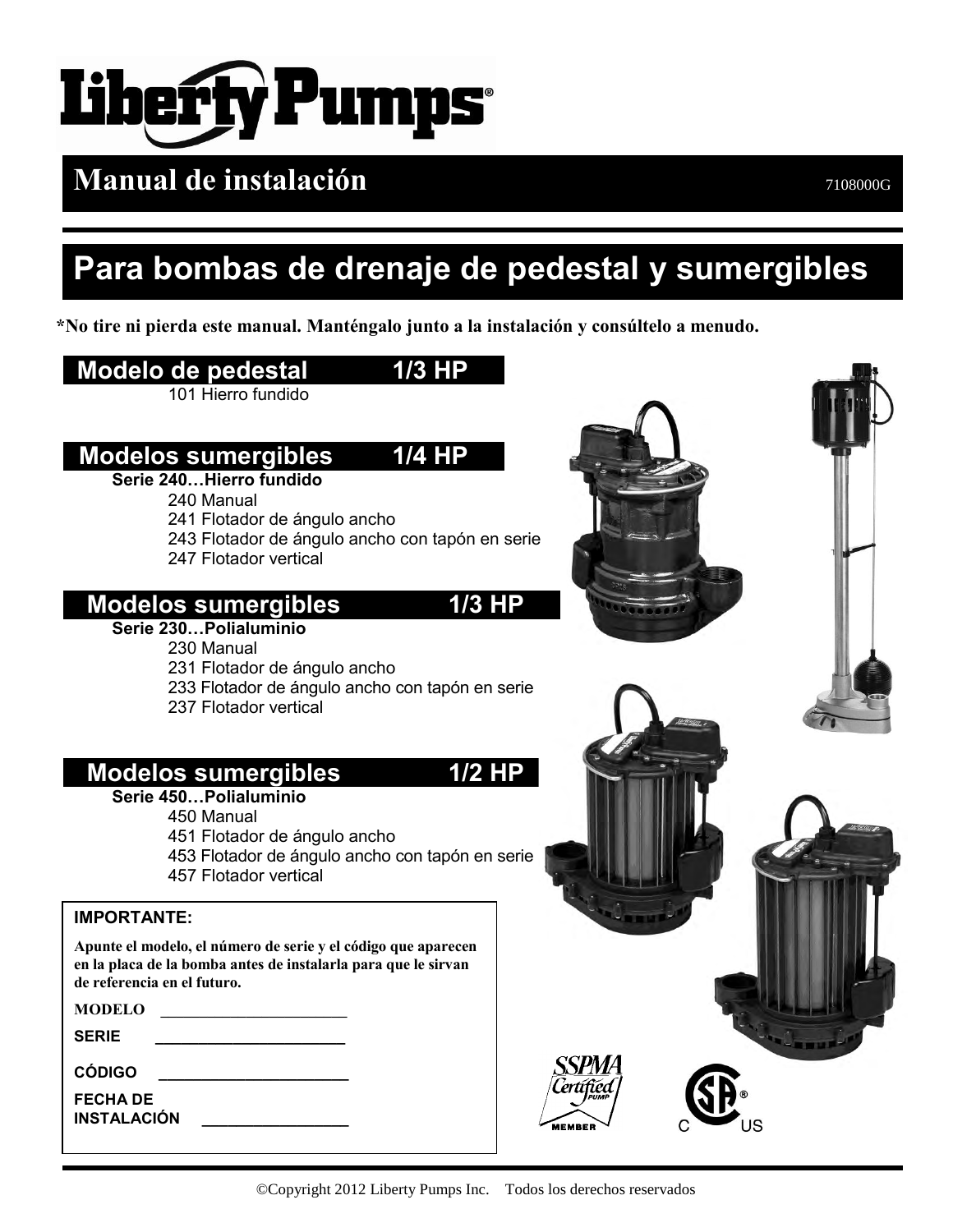## **1. Información general para todos los modelos**

Lea con atención estas instrucciones antes de instalar la bomba. Todas las bombas de Liberty se someten a pruebas en fábrica para garantizar un funcionamiento adecuado. Si se siguen estas instrucciones al pie de la letra, se eliminará la posibilidad de problemas potenciales de funcionamiento, proporcionando muchos años de servicio satisfactorio.

#### A ADVERTENCIA

- **Riesgo de descarga eléctrica**. Desconecte la bomba siempre que vaya a moverla o a realizar algún ajuste.
- Sólo personal calificado podrá encargarse de instalar las conexiones y cables eléctricos necesarios para montar la bomba.
- Esta unidad viene con un conector a tierra y un enchufe con conexión a tierra. Para evitar descargas eléctricas, conecte la bomba a un tomacorriente a tierra de 15 amperios debidamente conectado a tierra.
- Cuando haya agua en el piso y deba desenchufar la bomba, siempre use botas de hule.
- NO derive los cables de puesta a tierra ni retire las espigas a tierra de los enchufes.
- NO use cables de extensión.
- Con esta bomba, hay que utilizar un circuito derivado independiente, debidamente conectado a tierra y con fusibles. La fuente de alimentación tendrá que tener suficiente capacidad para cumplir los requisitos de voltaje y amperaje indicados en la placa de la bomba.
- El tomacorriente deberá encontrarse al alcance del cable de alimentación de la bomba y a 1.2 metros como mínimo por encima del piso para evitar problemas en caso de inundación.
- Se deberá instalar la unidad según las disposiciones del Código eléctrico nacional (NEC) y los Códigos de plomería de Estados Unidos, además de todos los códigos y regulaciones locales que correspondan.
- Las bombas de drenaje y de alcantarillado a menudo manejan materiales capaces de provocar enfermedades. Use ropa protectora adecuada cuando trabaje en una bomba o una tubería usada.
- Nunca ingrese a una cubeta de bomba después que haya sido usada. Los sistemas de efluentes y de alcantarillado pueden emitir diferentes tipos de gases tóxicos.
- Manténgase alejado de la entrada de succión y de la salida de descargas. Para evitar lesiones, nunca inserte los dedos en la bomba mientras se encuentre conectada.
- NO use este producto para líquidos inflamables o corrosivos.
- NO use este producto en aplicaciones en las que el contacto humano con el fluido bombeado sea común (por ejemplo, piscinas, fuentes, etc.).
- NUNCA deseche por el drenaje materiales tales como solvente para pintura u otros químicos, ya que pueden llegar a atacar y dañar los componentes de la bomba y potencialmente causar que el equipo no funcione bien o deje de funcionar.

#### **A PRECAUCIÓN**

- **NO utilice las bombas en agua con temperatura superior a los 140F (60C).**
- NO utilice las bombas con lodo, arena, cemento, aceite o químicos.
- NO modifique la bomba de ninguna manera.
- NO levante ni transporte la bomba por medio del cable eléctrico.
- NO retire ninguna etiqueta de la bomba o cables.
- Si la bomba se instala durante una construcción antes de que haya energía eléctrica disponible, se deberá proteger de la intemperie para evitar que el agua ingrese a través del enchufe, etc.

#### **Herramientas necesarias:**

- Llave para tubos
- Desarmador normal
- Sierra para metales (para reemplazar o quitar los tubos rígidos existentes.)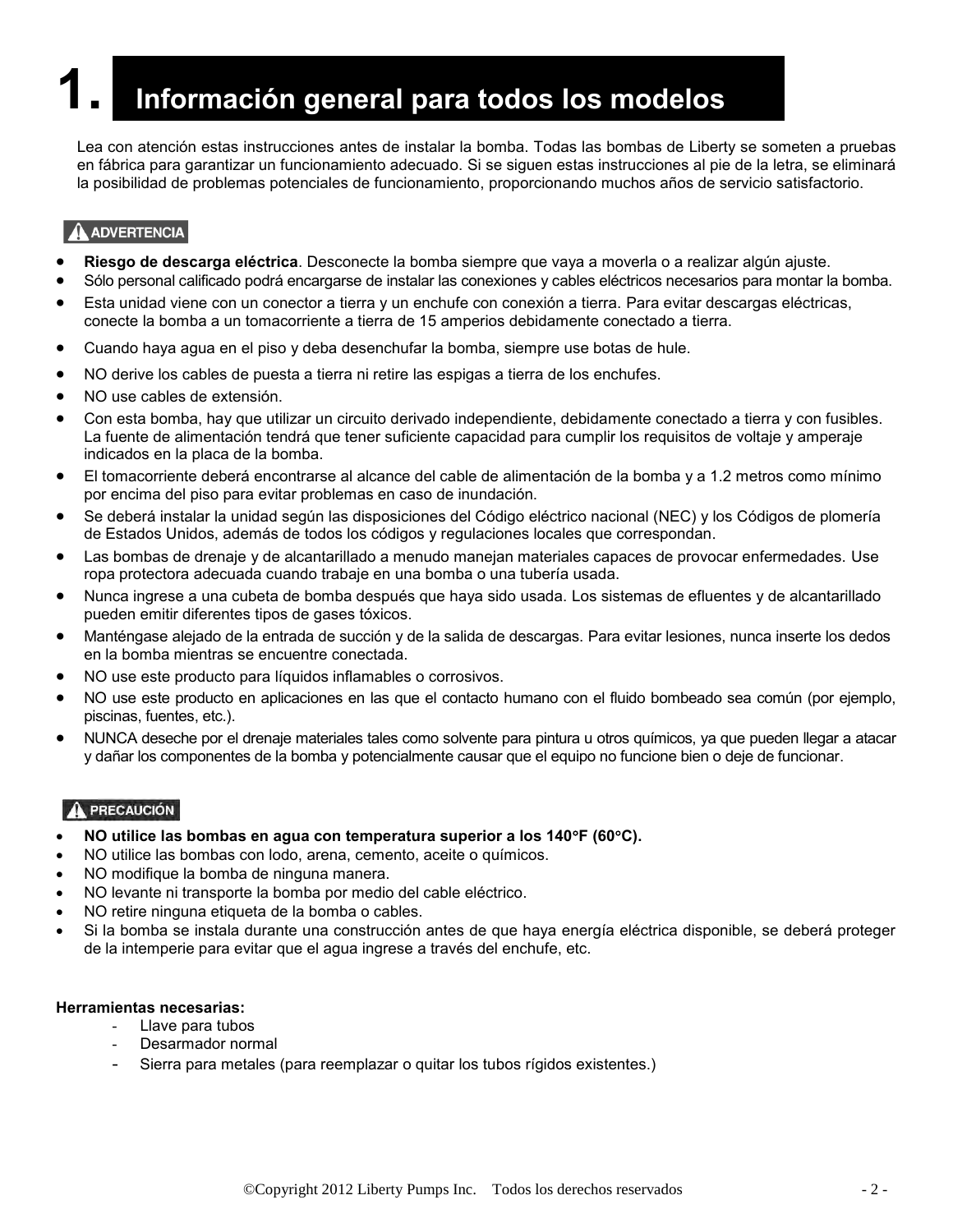## **2. Sumidero de agua – Todos los modelos**

- 1. No es recomendable que el sumidero de agua tenga un diámetro menor de 14 pulg. (35.5 cm). En el caso de bombas sumergibles equipadas con flotador vertical (modelos 237 y 247), un diámetro mínimo de 25.40 cm (10 plg.) es aceptable. Es preferible que el diámetro sea más grande, ya que de esta manera los ciclos de bombeo podrán ser más largos y se reducirá el número de veces que el interruptor tiene que entrar en funcionamiento. La profundidad del sumidero debe tener por lo menos 30.5 cm (12 plg.) por encima de la superficie sobre la que se apoya la bomba.
- 2. Si el sumidero no tiene un fondo cerrado, instale uno rígido y nivelado con hormigón armado o ladrillos. NO instale la bomba directamente sobre tierra, grava o escombros, ya que el rotor se puede desgastar en exceso y atascarse. *"The Brick"* (vendida por Liberty Pumps como pieza No. 4445000) es una plataforma estable premoldeada, diseñada para encajar en su bomba sumergible. La plataforma eleva la bomba 6 cm (2.5 plg.) sobre el fondo del sumidero, lo cual reduce la posibilidad de atascamiento por rocas o escombros. Para pedir el producto, contacte a su distribuidor local. Antes de instalar la bomba, quite todo escombro del fondo del sumidero. Es conveniente instalar una cubierta para el sumidero por motivos de seguridad y para evitar la entrada de objetos foráneos.

### **3. Instalación de la bomba para todos los modelos**

#### 1. **Retiro de la bomba antigua:**

#### **A ADVERTENCIA** Desconecte la bomba del suministro eléctrico antes de manejarla.

Separe el tubo de descarga a nivel de la válvula de retención o de la unión. Si ni la válvula de retención ni la unión son parte del tubo de descarga existente, corte el tubo con una sierra para metales y quite la bomba. (Se necesitará instalar una unión o una válvula de retención a nivel de este corte.)

**\*NOTA:** El modelo 101 de la bomba del pedestal requiere armar el flotador, la barra y la guía. Encaje a presión la guía plástica en su posición con el pasador que tiene en el orificio central en la columna de la bomba. Inserte el extremo roscado de la barra del flotador hacia abajo por el orificio de la guía y fije la bola del flotador en el extremo roscado. Retire el tope superior de hule e inserte la barra por el orificio del brazo del interruptor. Vuelva a colocar el tope superior de hule por lo menos a 12 mm (½ plg.) del extremo de la barra.

- 2. Coloque la nueva bomba en su lugar asegurándose de que el interruptor de flotador tenga suficiente espacio para moverse, sin que toque la pared del sumidero. El flotador deberá poder moverse **libremente a lo largo de todo su recorrido** y no hacer contacto con el cuerpo de la bomba, tubos u otros objetos.
- 3. Dependiendo del modelo, la bomba tiene un punto de descarga roscado de 1-1/4 plg. o 1-1/2 plg. para que se pueda conectar al tubo de descarga. (Vea la Figura A para consultar el tamaño de la descarga de su modelo específico.) No reduzca el tamaño de la descarga a menos de 1-1/4 pulg., ya que el hacerlo afectará el flujo y el funcionamiento de la bomba. Se recomienda una tubería de PVC 40, aunque se pueden usar mangueras flexibles de forma provisional.

| <b>MODELO</b> | <b>TAMAÑO DE LA DESCARGA</b> |
|---------------|------------------------------|
| 101           | 1-1/4 $p$ lg.                |
| Serie 230     | $1 - 1/2$ plg.               |
| Serie 240     | $1-1/2$ plg.                 |
| Serie 450     | $1 - 1/2$ plg.               |

#### **Figura A.**

4. Conecte la tubería o la manguera de descarga a la bomba. APRIETE LA CONEXIÓN SÓLO CON LA MANO. Apretar de más puede provocar que la caja de la bomba se agriete.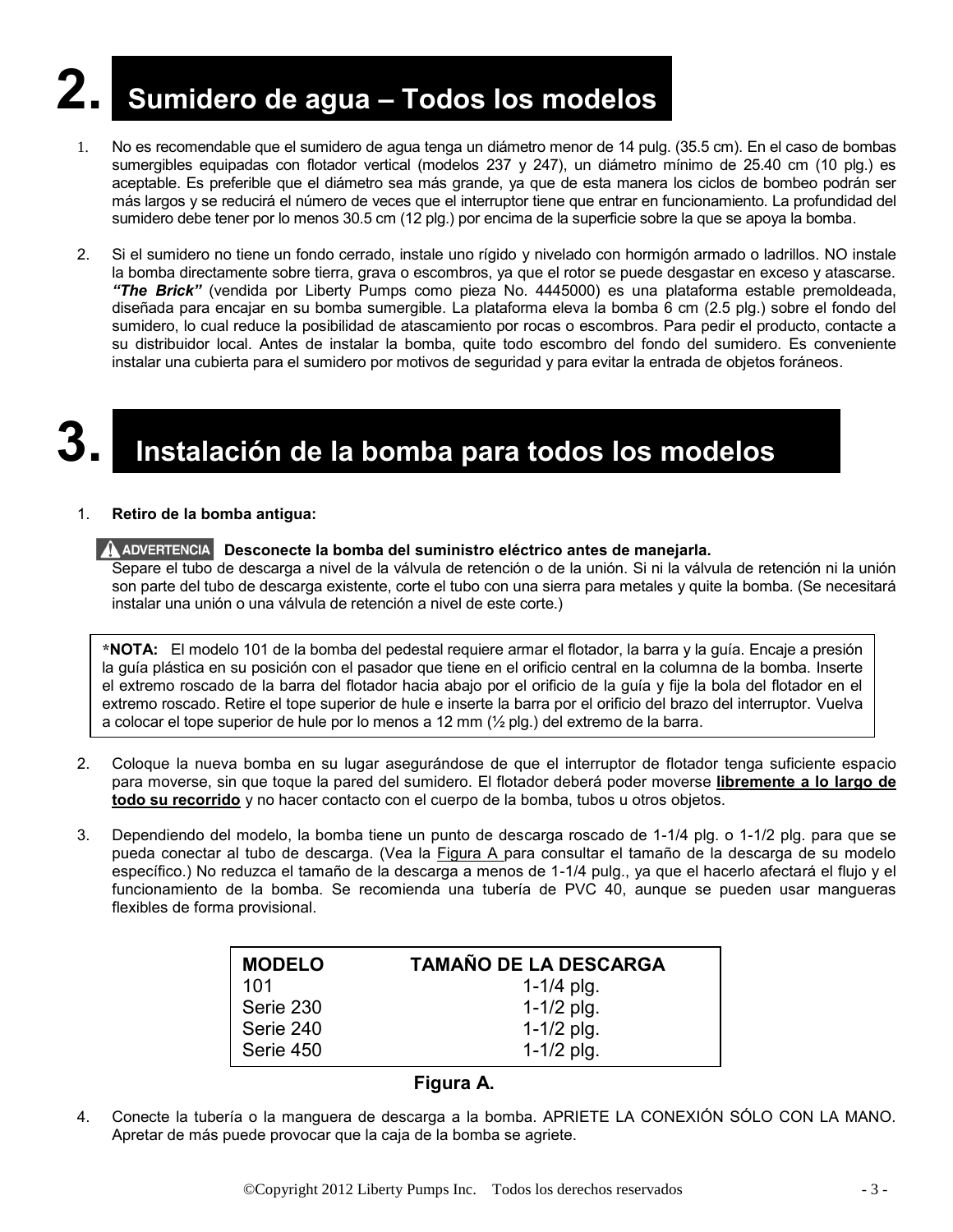- 5. Instale una unión u otro medio para separar la línea de descarga justo encima del nivel del piso en caso de que sea necesario desmontar la bomba. **Encima de la unión a o en su lugar, se recomienda instalar una válvula de retención para evitar el contraflujo del agua después de cada ciclo de bombeo.**
- 6. Si se usa una válvula de retención, **hay que perforar un orificio para la esclusa de aire de 3 mm (1/8 plg.) en la tubería de descarga justo encima de la salida de la descarga de la bomba para prevenir que se formen esclusas de aire en la bomba.**



#### *¿Mi bomba tiene una esclusa de aire? ¿Qué es un orificio para la esclusa de aire?*

Esclusa de aire es un término que se usa para describir el caso en que se retiene aire en el área de la voluta o el rotor de una bomba y no puede eliminarse debido a que la columna de agua está por encima de la válvula de retención de la línea de descarga. Cuando se llena de agua el sumidero y se quiere arrancar la bomba, el rotor gira dentro de esa bolsa de aire y no puede cebarse. Cuando eso sucede, el síntoma consiste en que la bomba "funciona pero no bombea nada". Un orificio para esclusa de aire permite eliminar ese aire retenido, para que la bomba pueda cebarse y comenzar a bombear.

Liberty incluye un orificio para esclusa integral en la caja de la voluta de las bombas sumergibles. Cuando la bomba funciona, es normal que dicho orificio rocíe agua. La purga del aire podría tardar de algunos segundos hasta más de un minuto una vez que arranca la bomba. Para agilizar o facilitar la purga de aire en caso de haber esclusa de aire, se recomienda agregar un orificio de 3 mm (1/8 plg.) en la tubería de descarga. El diámetro de dicho orificio no debe superar los 3 mm (1/8 plg.) y tiene que perforarse a baja altura en la tubería, justo encima de la conexión roscada a la descarga de la bomba. Vea la Figura B más arriba.

- 7. Conecte extensiones de tubería adicionales según sea necesario para dirigir la descarga al punto deseado. La descarga debe ser lo más corto posible con un número de giros mínimo. Verifique todas las conexiones.
- 8. Para mayor protección, considere agregar una bomba de respaldo como la *SJ10 SumpJet de Liberty*, además de un sistema de alarma como el *ALM-2 de Liberty* en aplicaciones donde la pérdida de funcionamiento de la bomba pueda resultar en daños a la propiedad. Si se utiliza una alarma, se deberá conectar a un circuito eléctrico separado.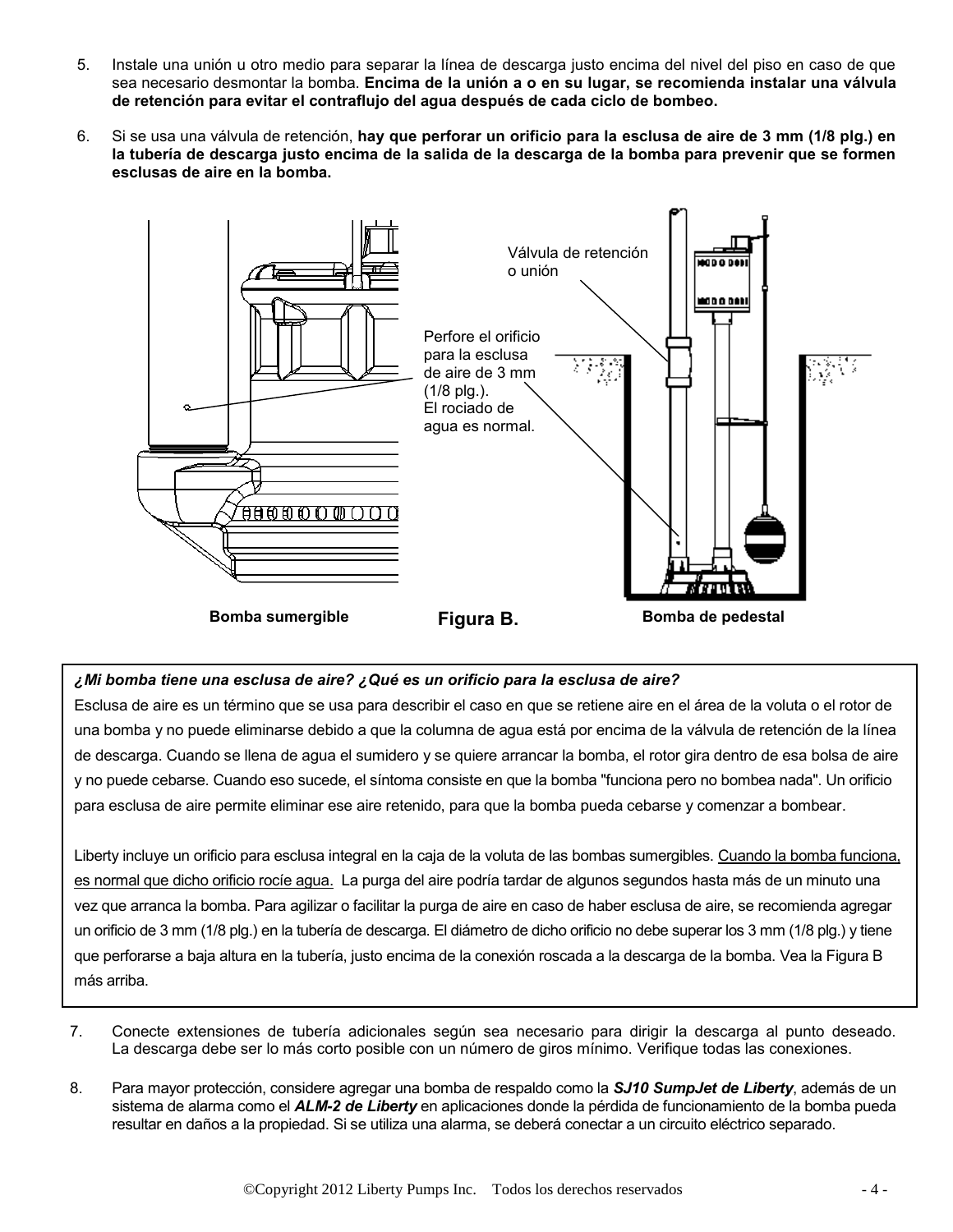9. **Los modelos 243, 233 y 453** vienen equipados con un interruptor de flotador montado en la bomba misma. Este modelo cuenta con dos cables: uno al interruptor de flotador y el otro al motor. El cable del interruptor cuenta con un interruptor en serie, o cascada, en el que se puede conectar el cable del motor (vea la figura a la derecha). Esto permite la operación manual de la bomba durante un tiempo limitado.



10. **Para modelos manuales sumergibles:** Los modelos manuales (sin interruptor) se pueden operar conectándolos directamente a un tomacorriente eléctrico aprobado. Para evitar el desgaste excesivo de los sellos debido al sobrecalentamiento, no se deberá hacer funcionar las bombas en seco por periodos prolongados. Se recomienda un nivel mínimo de 11.4 cm (4-1/2 plg.) de agua. Si los modelos manuales se utilizan con un dispositivo de control opcional, siga las instrucciones incluidas con dicho control y haga las conexiones eléctricas de acuerdo con dichas instrucciones. Configure el nivel de apagado a 11.4 cm (4-1/2 plg.) o más. No quite las varillas flotar a partir de modelos VMF para uso manual como daños interruptor resultado.

**4. Diagnóstico de problemas**

A ADVERTENCIA **Desconecte la bomba siempre que vaya a moverla o a realizar algún ajuste.** Esta guía está diseñada para ayudar a identificar las razones de posibles problemas de operación. Esto no es una guía de servicio. **Desmantelar la bomba anulará la garantía.** Cualquier otro tipo de servicio a la bomba, aparte de la simple limpieza de la entrada o del impulsor, deberá referirse al fabricante o a sus centros de servicio autorizados.

**NOTA: El fabricante no asume ninguna responsabilidad por daños o lesiones resultantes por desarmar la bomba en el campo.**

#### **LA BOMBA NO FUNCIONA NI ZUMBA.**

- 1. El disyuntor de línea puede estar desactivado, haberse activado o está suelto. Pida a un electricista certificado que revise el fusible o el disyuntor.
- 2. El nivel del agua en el sumidero puede estar demasiado bajo para activar el interruptor. Agregue más agua al sumidero.
- 3. El enchufe del cable eléctrico puede no estar haciendo contacto en el tomacorriente. Verifique la seguridad y la conexión.
- 4. Si la bomba usa un enchufe de cable en cascada, los enchufes no se deberán conectar apretadamente.
- 5. El flotador puede estar obstruido. Asegúrese de que el flotador pueda moverse libremente y que no esté interfiriendo con la pared del sumidero u otro obstáculo.
- 6. Si todos los síntomas están bien, el devanado del motor puede estar abierto. Consulte con el fabricante.

#### **LA BOMBA FUNCIONA O ZUMBA, PERO NO EXTRAE AGUA.**

- 1. La válvula de retención puede estar instalada al revés o está defectuosa. Verifique la válvula para asegurarse de que esté instalada de manera adecuada y que los tapones puedan moverse libremente.
- 2. La línea de descarga puede estar bloqueada o congelada. Compruebe si la línea pasa a través de zonas frías o si está bloqueada.
- 3. La bomba puede tener una esclusa de aire. Compruebe que se haya perforado un orificio para esclusa de aire en la tubería de descarga. Los modelos sumergibles vienen equipados de fábrica con una purga de aire en la base de la bomba. Verifique que dicho orificio no esté obstruido.
- 4. La elevación vertical puede estar más allá de la capacidad de la bomba. Vea la tabla de abajo para identificar la máxima capacidad de elevación de su bomba**.**

| <b>MODELO</b> | <b>MÁX. ELEVACIÓN</b> |
|---------------|-----------------------|
| 101           | 5.18 m (17 pies)      |
| Serie 230     | 6.40 m (21 pies)      |
| Serie 240     | 6.10 m (20 pies)      |
| Serie 450     | 10.36 m (34 pies)     |

- 5. Verifique si la entrada de la bomba está obstruida o si el rotor está atascado. Extraiga la malla de la bomba y limpie la entrada y el rotor según se necesite.
- 6. El impulsor de la bomba puede estar atascado. Verifique que no haya materiales extraños como escombros, piedras, etc., que puedan evitar que el impulsor gire. Recordatorio: Antes de revisar el área de la entrada y el rotor, compruebe que la bomba esté desconectada de la fuente de alimentación.

#### **LA BOMBA FUNCIONA Y EXTRAE AGUA, PERO NO SE APAGA.**

- 1. El flotador está atorado en la posición "ON". Verifique para asegurarse de que el flotador pueda subir y bajar libremente sin obstrucciones.
- 2. El interruptor puede estar defectuoso. Consulte al fabricante.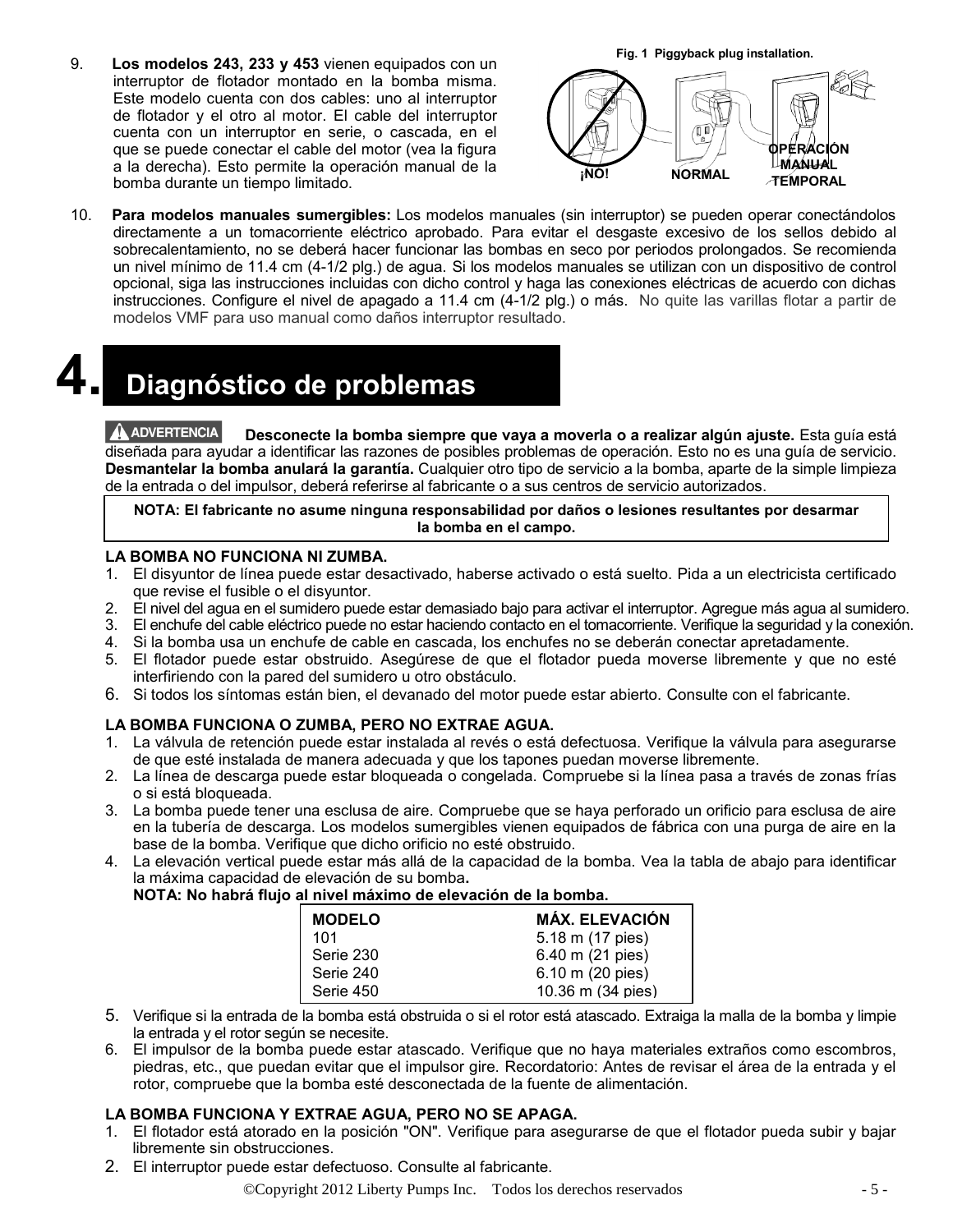#### **LA BOMBA FUNCIONA PERO EXTRAE MUY POCA AGUA.**

- 1. La elevación vertical se aproxima a la máxima capacidad de elevación de la bomba. Consulte la tabla de elevaciones máximas de arriba.
- 2. La entrada de la bomba se encuentra parcialmente bloqueada. Verifique para asegurarse de que la entrada esté libre de residuos.
- 3. La línea de descarga está parcialmente bloqueada. Verifique que no haya bloqueos en la línea.
- 4. La válvula de retención no se abre completamente. Verifique que la válvula de retención no esté defectuosa, invertida ni bloqueada.

#### **EL DISYUNTOR SE DISPARA O EL FUSIBLE SE FUNDE CUANDO LA BOMBA SE ENCIENDE.**

- 1. El tamaño del fusible o del disyuntor es demasiado pequeño. Se debe utilizar un disyuntor de 15 amp.
- 2. Hay otros electrodomésticos conectados al mismo circuito. La bomba deberá estar conectada a un circuito exclusivo.
- 3. La bomba está conectada a una extensión eléctrica o el cableado es inadecuado. Haga que un electricista verifique el cableado correcto.
- 4. El motor o el interruptor podría estar defectuoso. Consulte al fabricante.

#### **LA BOMBA ROCÍA AGUA POR EL LADO DE LA CARCASA.**

1. Eso es normal debido al orificio de purga instalado de fábrica y no debe ser motivo de preocupación.

**5. Mantenimiento**

- **1. Modelos sumergibles:** Los modelos de bombas poseen cojinetes permanentemente lubricados y no necesitan lubricación adicional.
- **2. La bomba deberá ser revisada a menudo para detectar escombros y/o acumulaciones que puedan interferir con la operación de la bomba o del interruptor de flotador.** El flotador debe ser capaz de moverse libremente a lo largo de todo su recorrido sin restricción alguna. Para asegurar el funcionamiento adecuado, vierta suficiente agua en el sumidero para activar la bomba periódicamente (por lo menos una vez cada tres meses) cuando no se utilice la bomba de manera frecuente.
- **3. Modelos de pedestal:** Las bombas de sumidero de pedestal tienen motores abiertos y expuestos. Tome precauciones para que el motor no se moje a causa de tuberías que gotean, etc. Vierta 30 cc (1 oz fl) de aceite tipo 20W o 30W dentro del orificio cerca de la parte superior de la columna del pedestal cada 6 meses. Junto al orificio hay una etiqueta que indica dónde agregar el aceite. Vea la Figura C. Vierta suficiente agua en el sumidero para activar la bomba periódicamente (por lo menos una vez cada tres meses) cuando no se utilice la bomba de manera frecuente. Revise el sumidero periódicamente para cerciorarse de que no haya escombros, rocas u otros objetos acumulados que podrían llegar a atascar la bomba.



**Figura C.**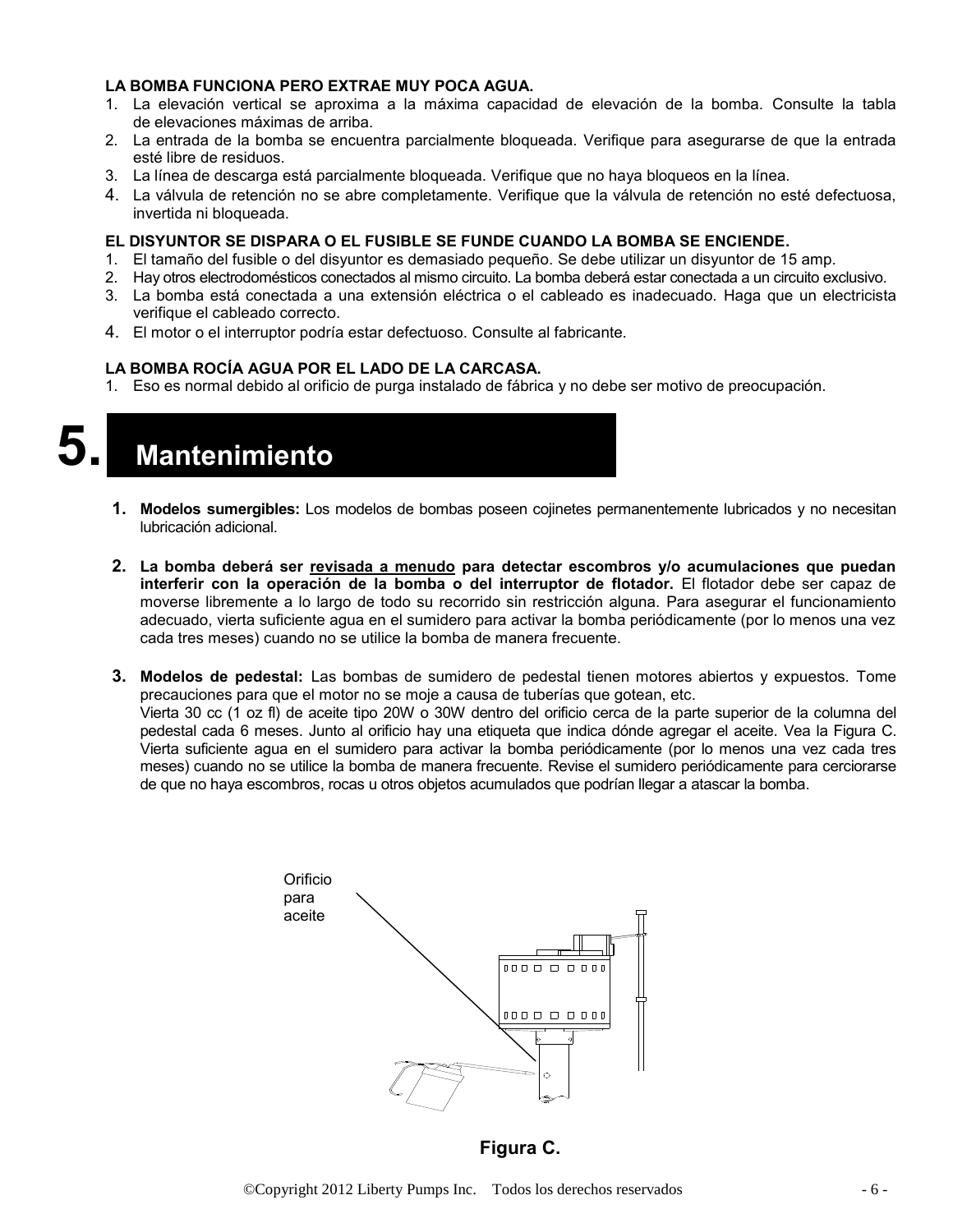## **6. Garantía limitada de 3 años**

Liberty Pumps, Inc. garantiza que las bombas que fabrica están libres de defectos de materiales y mano de obra por un período de 3 años a partir de la fecha de compra. La fecha de compra se determinará con el recibo de compra fechado, que incluya el modelo y el número de serie de la bomba. Este recibo deberá acompañar a la bomba si la fecha de devolución ocurre más de 3 años después de la fecha de fabricación (código-CODE) indicada en la placa de la unidad.

Las obligaciones del fabricante bajo esta garantía se limitarán a la reparación o el reemplazo de las piezas que el fabricante determine que son defectuosas, siempre que la pieza o el ensamblaje, se devuelva con el porte pagado al fabricante o a uno de sus centros de servicio autorizados y que no se evidencie ninguna de las siguientes características, lo que supondría la anulación de la garantía.

El fabricante no tendrá obligación alguna bajo esta garantía si el producto no ha sido instalado correctamente; si ha sido desmontado, modificado, abusado o forzado; si el cordón eléctrico se ha cortado, dañado o empalmado; si se redujo el tamaño de la descarga de la bomba; si la bomba se usó con agua más caliente de la temperatura nominal, o agua con arena, cal, cemento, grava u otros elementos abrasivos; si se utilizaron productos químicos para bombas o hidrocarburos; si un motor no sumergible fue sometido a un exceso de humedad; o si se retiró la etiqueta con el número de serie y de código. Liberty Pumps, Inc. no se hace responsable de pérdidas, daños o gastos que resulten por la instalación o uso de sus productos, o por daños emergentes, incluidos los costos de desmontar, reinstalar o transportar la unidad.

No se ofrece ninguna otra garantía expresa. Todas las garantías implícitas, incluidas las de comerciabilidad y adecuación para un propósito determinado, están limitadas a un plazo de tres años a partir de la fecha de compra.

Esta garantía representa el único remedio del comprador y, siempre que se permita, se excluye toda responsabilidad por daños emergentes y fortuitos bajo toda otra garantía.